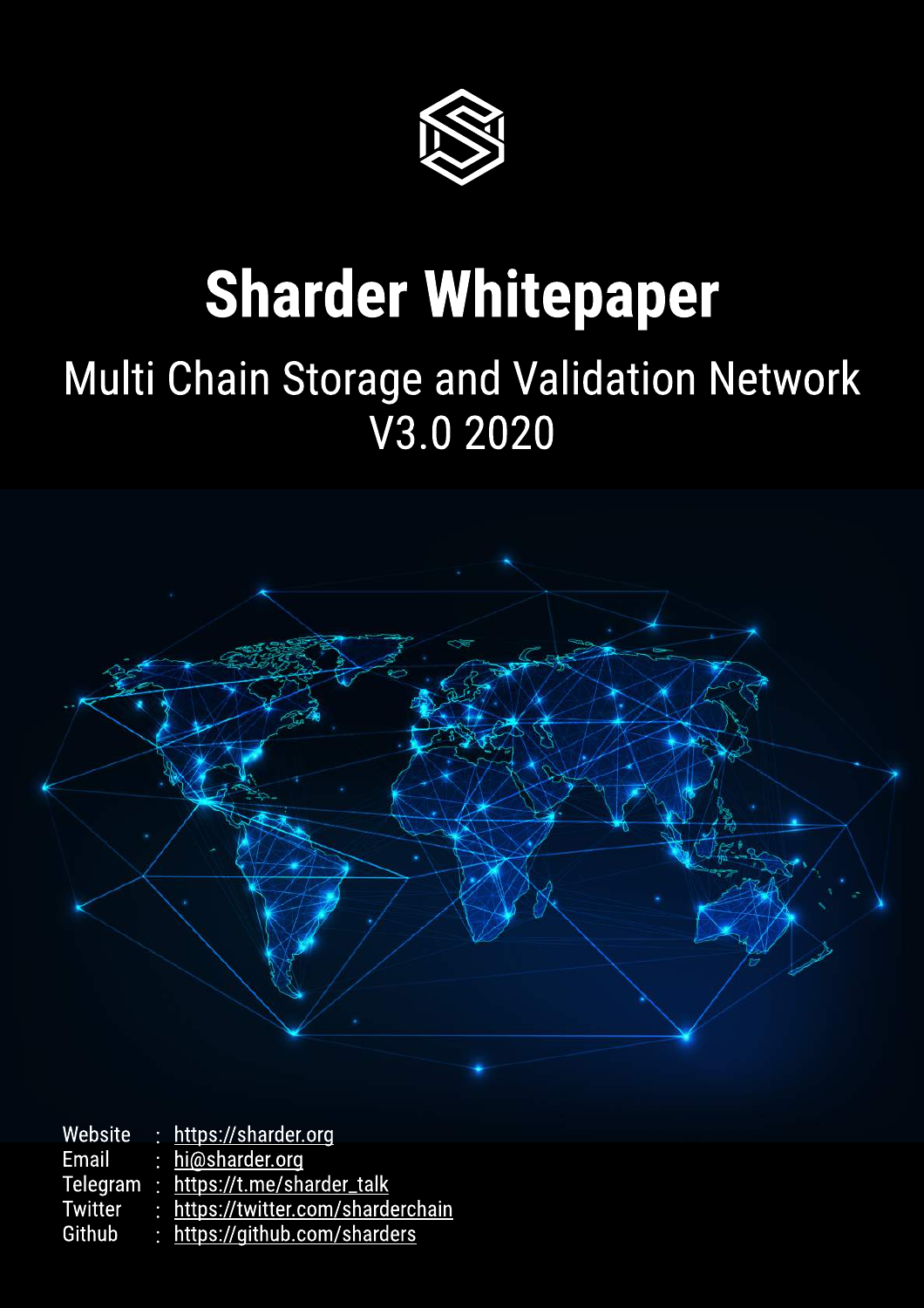| 1. Overview                                           | 3              |
|-------------------------------------------------------|----------------|
| 2. Definitions                                        | 4              |
| 3. Design Philosophy                                  | 4              |
| 4. Sharder Storage                                    | 5              |
| 4.1 Definition of Roles                               | 5              |
| 4.2 Network Topology                                  | 6              |
| 4.3 Data Security                                     | $\overline{7}$ |
| 4.3.1 Data Encryption                                 | 7              |
| 4.3.2 Data Sharding                                   | 7              |
| 4.3.3 Data Replication                                | 8              |
| 5. Sharder Storage & Validation (SV) Network          | 9              |
| 5.1 Sharder Architecture                              | 10             |
| 5.2 SV and Authentication Transaction Process         | 11             |
| 5.3 File Hash (Fingerprint)                           | 11             |
| 5.4 SV Transactions                                   | 11             |
| 5.5 Authentication Transactions                       | 12             |
| 5.6 Multi-chain                                       | 12             |
| 5.7 Blockchain as a Service                           | 14             |
| 5.8 User Interaction                                  | 14             |
| 5.9 Document Validation & Authentication for Business | 15             |
| <b>6. Sharder Account</b>                             | 17             |
| <b>7. Sharder Consensus</b>                           | 17             |
| 7.1 Sharder Nodes                                     | 17             |
| 7.2 Sharder Pool                                      | 19             |
| 7.3 CPoS weighted table                               | 20             |
| 8. Tokenomics                                         | 22             |
| 8.1 Token Type:                                       | 22             |
| 8.2 Total Supply                                      | 23             |
| 8.3 Burning / Reduction of Supply                     | 23             |
| 8.4 Storage Costs & Transaction Fees                  | 23             |
| 8.5 Fee distribution                                  | 23             |
| 8.6 Sharder Pool Staking Limits                       | 23             |
| 8.7. System / mining rewards                          | 24             |
| 9. Applications                                       | 25             |
| 9.1 SignEase                                          | 25             |
| 9.2 ISLAND                                            | 25             |
| 10. Road Map                                          | 25             |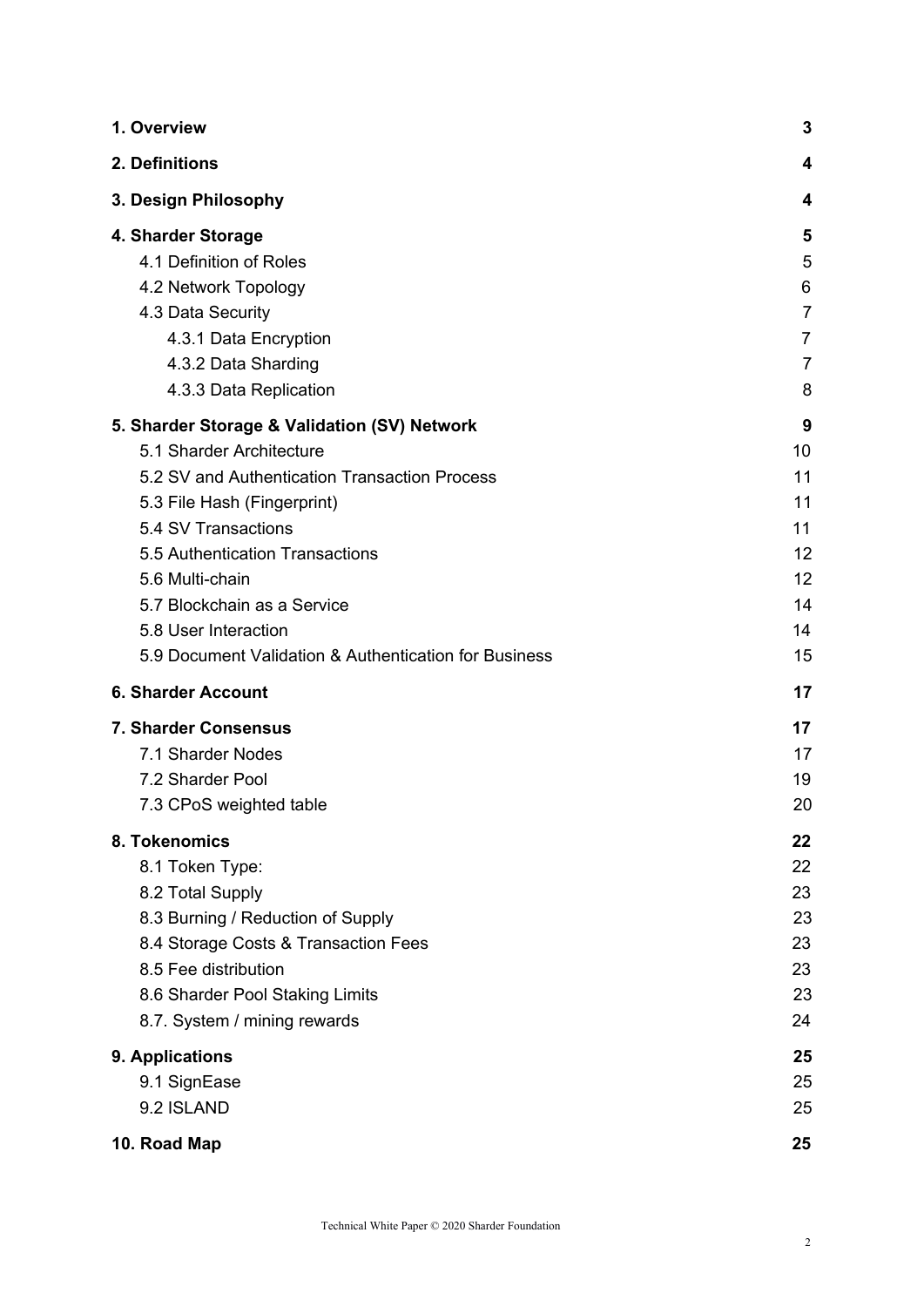# **1. Overview**

**Vision:** To build a global, peer to peer, secure, cross-chain, distributed storage network that is online 24/7. The Sharder Network will provide storage, storage validation and authentication capabilities that reimagines and redesigns the way people store, exchange and validate valuable data.

Sharder is a distributed storage and validation network under multi-chain architecture. The name, "Sharder" comes from the word, "shard" a widely used term within computer science. Sharder Client can be deployed together in conjunction with various public blockchains, storage networks and personal nodes.

Sharder Network can provide blockchain storage capabilities with unmatched data security. Sharder solves the problem of data breach that is prone amongst centralized storage solutions. Data stored on the network is encrypted, shard (broken into fragments) and distributed to nodes around the world ensuring data can not be accessed without authorization.

Sharder also offers authentication capabilities along with blockchain storage & validation. Sharder can store and validate documents, contracts and reports by utilizing a files digital fingerprint or file hash. This ensures that all documents are securely stored, traceable, not altered or tampered with and verifiably immutable.

Using Sharder, falsified documents can now become a thing of the past. This business opportunities for Sharder's document validation are truly endless. Industries ranging from aerospace to education to government and everything in between are set to benefit from this technology.

After more than 2 years of research and development, component testing, network and commercial trials, Sharder is ready for commercial implementation. Sharder's native token, SS, now has usage scenarios that will allow Sharder's ecology to progressively improve.

In this white paper, we outline how Sharder constructs a decentralized storage network with storage validation and authentication capabilities. This document has been written for all users, including those without background knowledge in computer science, programming, mathematics.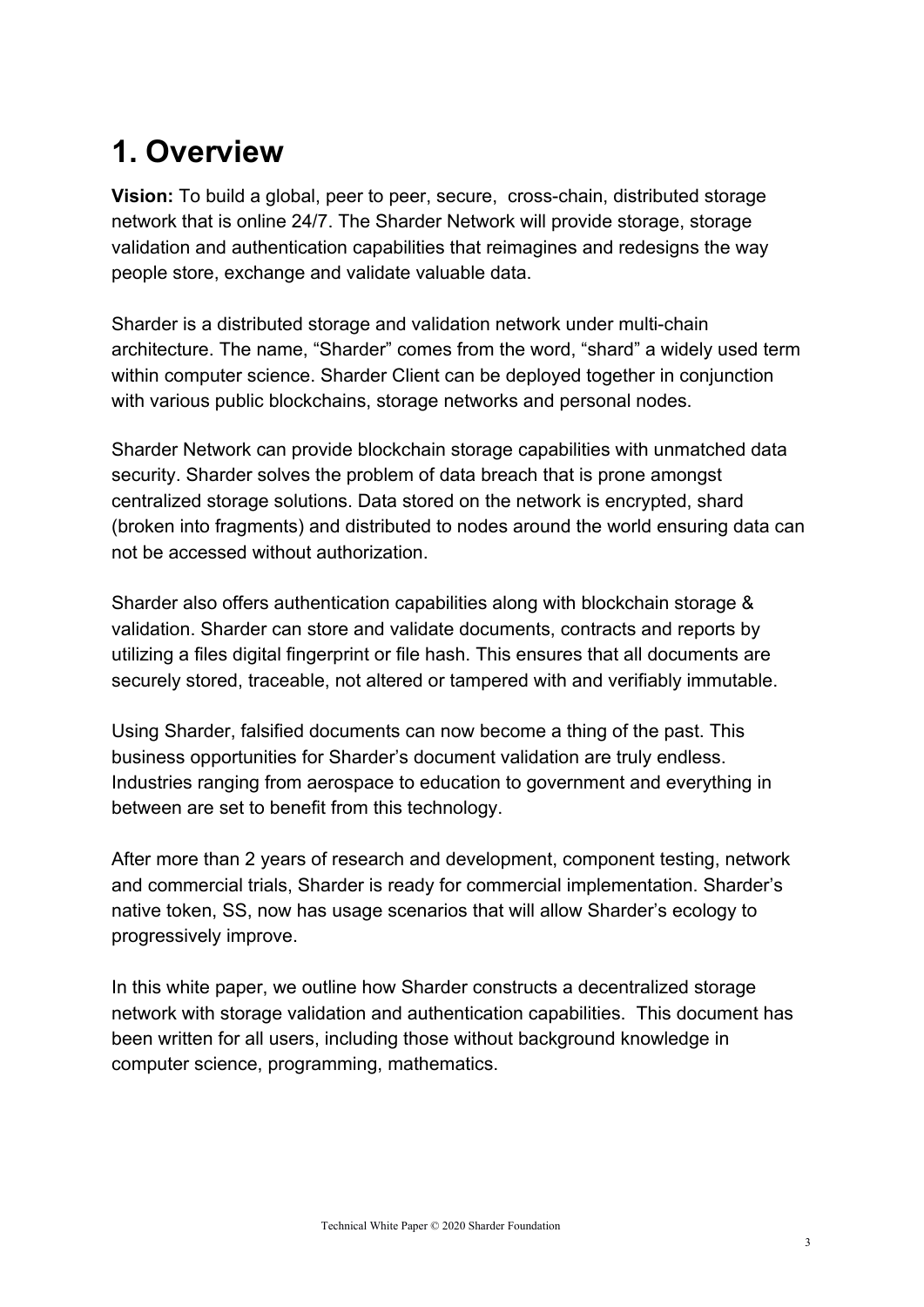# **2. Definitions**

**CPOS:** Credit based Proof of Stake. The consensus used by Sharder to secure the network.

**Sharder Chain:** The sharder chain is a shared public ledger on which the entire sharder network relies. All confirmed transactions are included in the sharder chain.

**Sharder Hub / Box:** A hardware device with pre-installed software (Sharder Client) that can join the Sharder Network.

**Sharder Network:** The decentralized and distributed blockchain based storage network comprising various Sharder Nodes. Sharder Network will gradually reform the way people store, exchange and validate valuable data.

**Sharder Node:** The Sharder Hub, Box or computer that is participating in the Sharder **Network** 

**Sharder Token (SS):** The cryptocurrency embedded into the Sharder network. A total of 500 million SS are issued. The total supply will continually decrease as tokens will be burnt with transactions on mainnet. SS is a utility ERC-20 token. SS tokens are required by users to store and validate data on the network. They are also used to reward nodes for storing data, validating transactions and mining blocks.

**SV:** Storage & Validation

# **3. Design Philosophy**

**Business Focused:** The design and development priority is based on real business scenarios.

**Open for integration:** Though sharder itself is one storage network, it's open to integrate other storage networks such as IPFS/Filecoin to provide additional storage services.

**Imperfect Nodes Presumption:** The network architecture allows single node failure and occasional downtime while the whole network remains robust and secure

**Ownership & Privacy:** Data is encrypted and private. A data owner has complete ownership and access to their data. No one without authorization can access data.

**Quantified Contribution:** All contributions to the network are quantified and observable based on measuring methods such as PoR (Proof of Replica).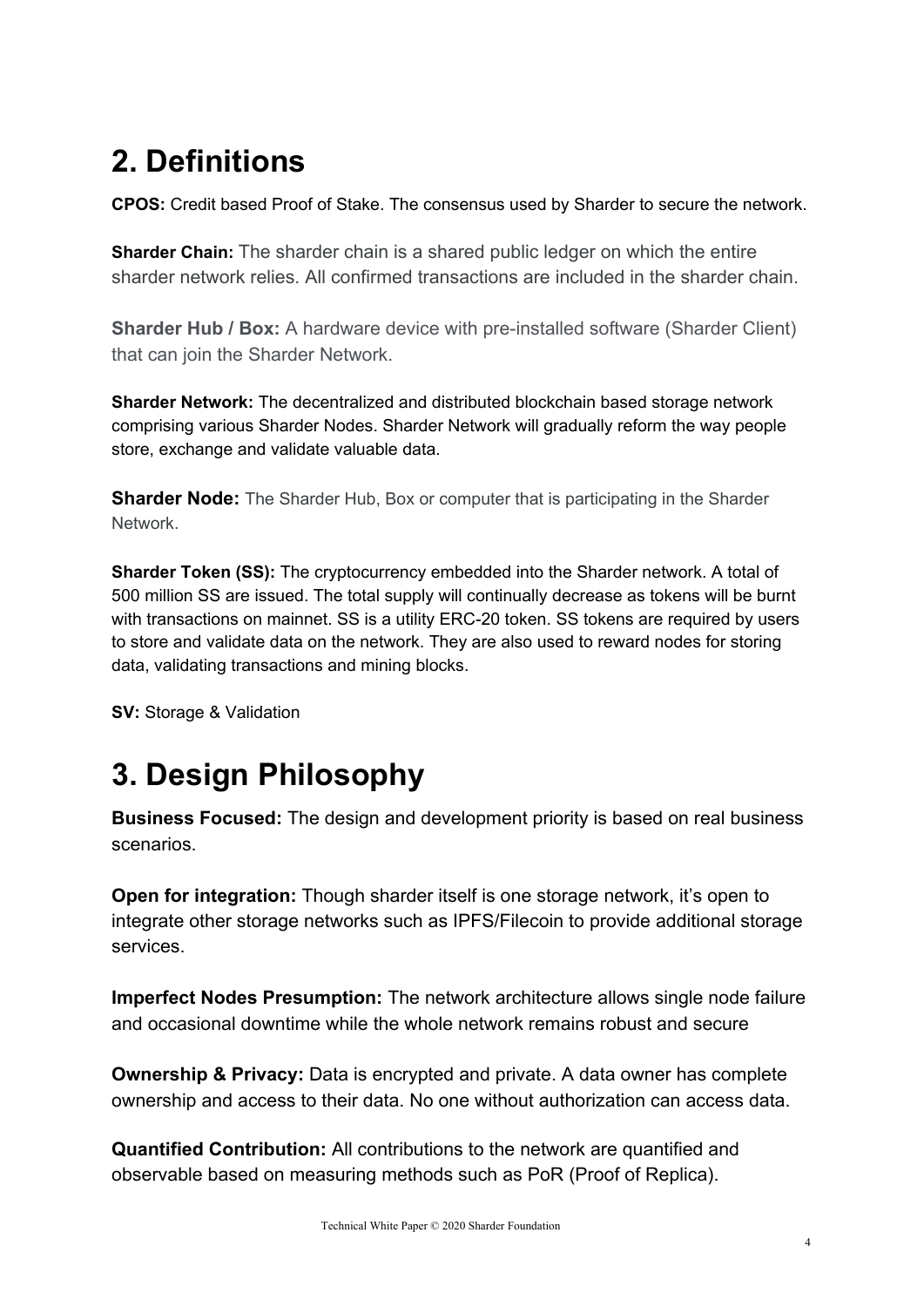**Eventual Consistency:** Data objects are allowed to have different states at different nodes and can rapidly converge to the entire network consistently.

**Monitoring & Recovery:** The entire network availability and data object states are closely monitored and could be spontaneously recovered.

**Audit & Supervision:** Data can be monitored and audited in specific situations with the consent of data owners.

**Extendable API:** User-friendly API with high extendibility.

# **4. Sharder Storage**

Sharder has constructed a distributed storage network which provides cost-effective storage space, reliable data storage and transparent on-chain information. The Sharder Network is accessible to global public chains (such as Qtum, Ethereum), storage networks (such as IPFS, Aliyun, Baidu Cloud), and personal storage devices (such as hard disks and cloud disks). DApp's can be developed based on Sharder Network.

## **4.1 Definition of Roles**

**Storer:** Provides disk capacity for data storage and gets rewarded in SS tokens. Storers are also subject to inspection from data owners or Watchers and provide proof of storage.

**Watcher:** Observes the entire network state, checks the security state according to the security strategy, and fixes existing or potential loopholes. Watchers must be constantly online. They are essential for the rapid convergence of the whole network, and perfect for data indexing.

**Miner:** Similar to miners in blockchain networks, miners need to run a client (terminal or GUI) to store block information and process and bundle transactions. The network's stability, connectivity and throughput rate highly rely on Miners.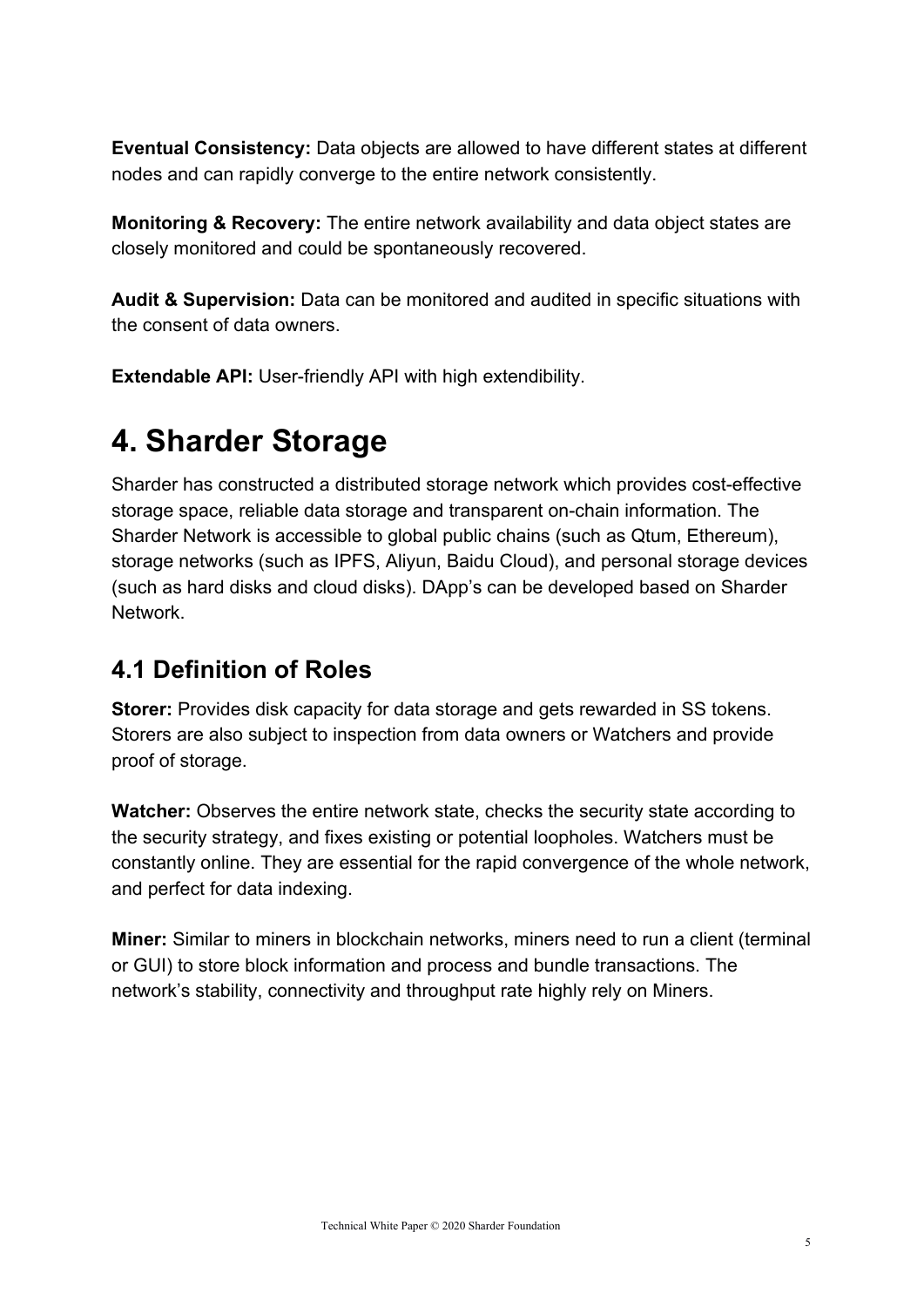The above three roles work together to fulfill storage requests on the Sharder network. See Diagram below:



The Watcher observes the entire network and maintains the status of the Storers. When storage requests are sent to a Miner, the Miner checks the status of Storers via a Watcher and assigns the data storage tasks to Storers to store the data. At the same time, a new block containing the storage request transaction is generated by Miner.

## **4.2 Network Topology**

We have built a peer-to-peer network with a large number of nodes that can join and exit at any time. Therefore, it is critical to have a good routing table maintenance and lookup algorithm. We choose the Kademlia protocol<sup>1</sup> (hereinafter referred to as Kad) as the basis to build a P2P peer-to-peer network. Kademlia uses a "distance" calculation based on XOR between two nodes and then maintains a Distributed Hash Table based on such "distance". Such design greatly speeds up the routing search process, which is critical for the Sharder Network with numerous storage nodes.

The node list of K bucket in Kad describes the online state of nodes. The Watchers select the proper Storer nodes by checking their online state, together with the credit weight table described more in the Sharder Consensus section.

<sup>&</sup>lt;sup>1</sup> "Kademlia - MIT PDOS." <https://pdos.csail.mit.edu/~petar/papers/maymounkov-kademlia-lncs.pdf>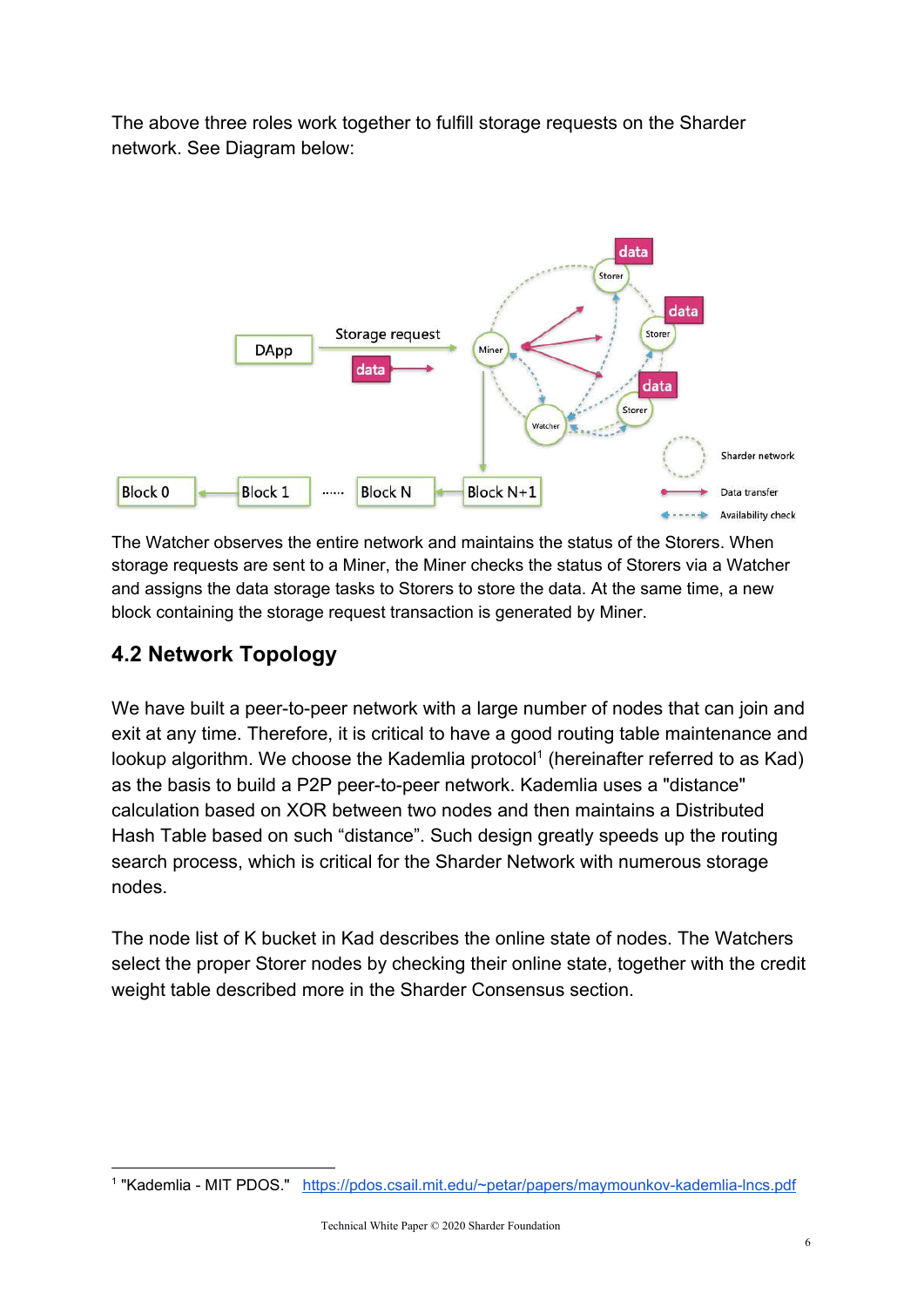## **4.3 Data Security**

The core elements of data security are confidentiality, integrity, and availability. Sharder leverages cryptography algorithms, data sharding and data replication technologies to ensure the data stored in Sharder network is always available to users without worrying about data destruction, modification or disclosure.

## **4.3.1 Data Encryption**

The data is always encrypted when it's transferred via the network or stored on local storage systems. As shown in the below diagram:



When users interact with Sharder nodes via a DApp to send storage requests along with data, a secure channel is established via https, the data transferred between a DApp and Sharder nodes is always encrypted.

ECDH (Elliptic-curve Diffie–Hellman (**ECDH**) is a key agreement protocol that allows two parties, each having an elliptic-curve public–private key pair, to establish a shared secret over an insecure channel) is used between Sharders nodes to exchange data when required. Finally the data is securely saved in local storage within each Sharder node with AES-256-CTR algorithms<sup>2</sup>.

## **4.3.2 Data Sharding**

Data stored with Sharder is split into multiple shards (small fragments) via data sharding. It can then distribute the data shards to different Sharder storer nodes. When data owners require high data security, sharding is a great solution since it's more difficult for hackers to get complete data content by attacking a few servers.

<sup>&</sup>lt;sup>2</sup> "RFC 3686 - Using Advanced Encryption Standard (AES ...." <https://tools.ietf.org/html/rfc3686>。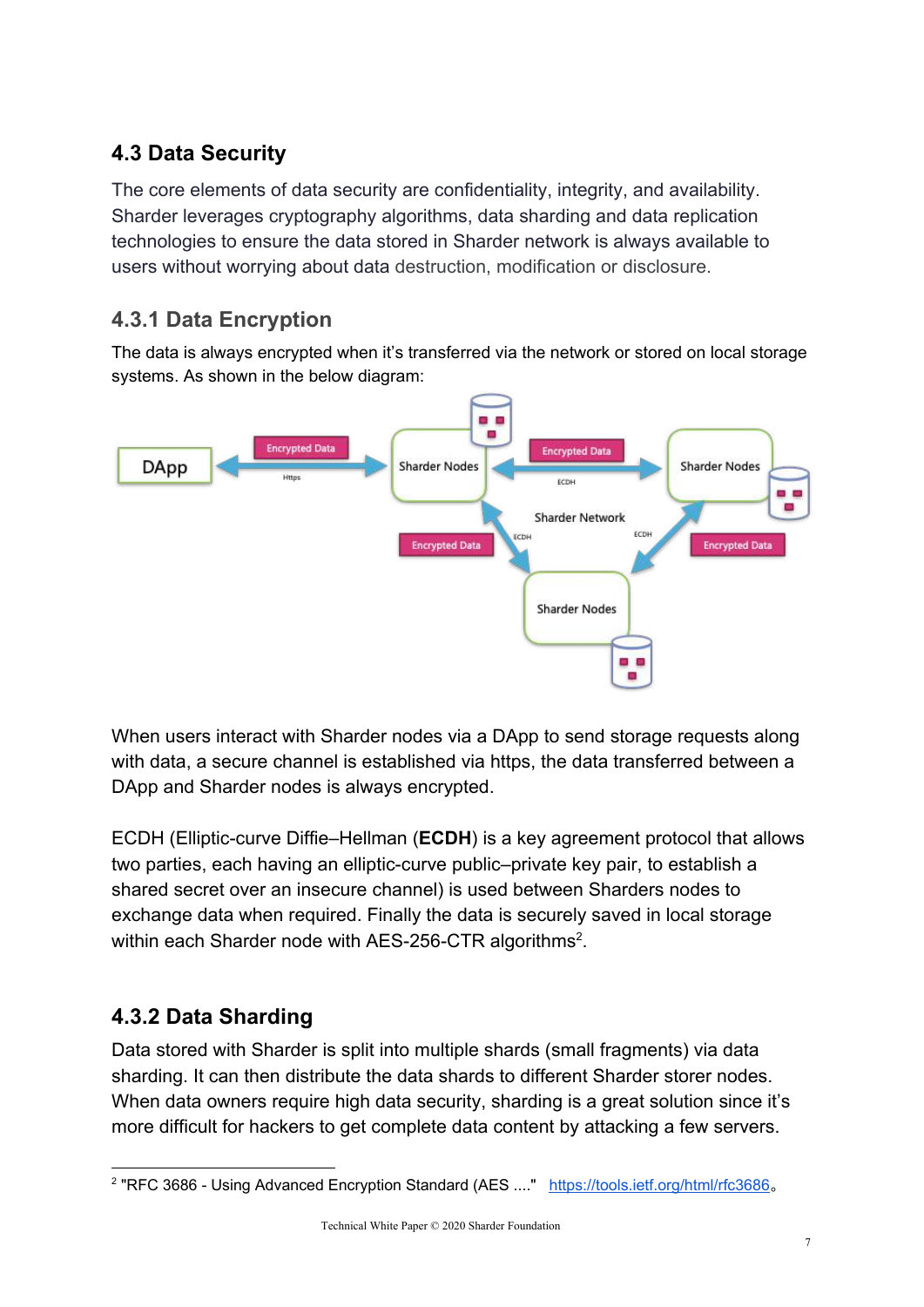This is a big differentiation to general cloud storage solutions which usually store one data object on one or two servers without sharding. This makes the data vulnerable to hackers who could get all data content by attacking a few servers.

To ensure the availability of sharding, we introduce Erasure Code.

Erasure Code<sup>3</sup> is a way to protect data by splitting data into pieces, expanding and numbering the redundant blocks, and storing them at different places such as hard disks, storage nodes, or other physical devices. In order to ensure data availability without taking too much storage space (increasing the utilization of Storers), the Sharder Network adopts data erasure on data shards.

#### **4.3.3 Data Replication**

The default strategy for Sharder is to create 3 replicas for each copy of data. Higher levels of security strategy requires more storage space, more complex "watching" and "adjustment". Sharder allows data owners to define security strategies according to their own needs. The current configurable parameters are: replica quantity and shard quantity. The security strategy will directly influence how Watchers fix the issue of lost data; and will impact the convergence speed of the entire network's data objects.

Watchers continuously adjust the data replication and distribution to ensure the current data file is secure and at least one resource is always accessible.

Assume there are b Storers in the Sharder Network, the data is split into p shards and each has n replica. The probability of successful retrieval Rs will be:

$$
R_{S}(b, p, n) = \frac{\binom{b-p}{n-p}}{\binom{b}{n}}
$$

<sup>&</sup>lt;sup>3</sup> "Erasure code - Wikipedia." [https://en.wikipedia.org/wiki/Erasure\\_code](https://en.wikipedia.org/wiki/Erasure_code)。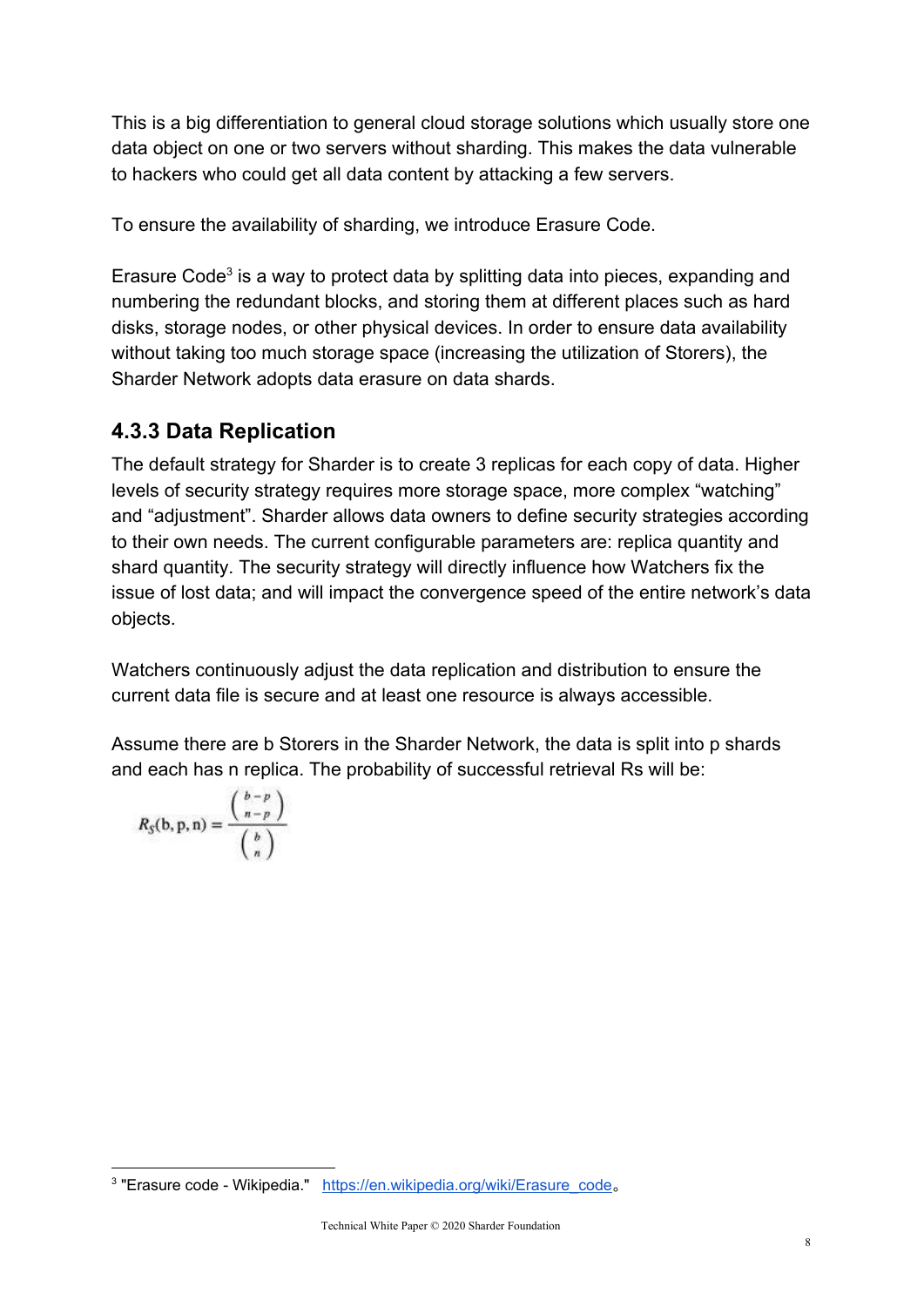# **5. Sharder Storage & Validation (SV) Network**

Sharder released the closed Alpha test network in Q3 2018. SignEase is one of the crucial nodes and users. SignEase uploads signed contracts and validated files onto the Sharder chain for storage.The transaction ID of the stored data will be displayed to users on Sharder's inquiry tool. This demonstrates the traceability and immutability of all stored contracts and files to SignEase users. Based on these blockchain properties, all e-contracts and files stored and validated on SignEase are legally valid as evidence.

SignEase has been using Sharder as an independent blockchain storage network from the beginning. Every e-contract on SignEase has been stored and validated on the Sharder chain with the Sharder network providing automatic file storage and multiple backups.

SignEase gradually evolved to become less reliant on Sharder for e-contract storage. This is due to China's blockchain technology and applications developing rapidly since 2018. The Judicial Chain of the Hangzhou Internet Court, also one of SignEase's partners, began to change its method of providing storage and validation in 2019. SignEase no longer has to upload the files themselves to the Judicial Chain. SignEase is only required to upload file hashes and other key data to the chain.

A file hash is like the file digital fingerprint. Every file will have a unique hash. Therefore, SignEase has adjusted the SV methods of e-contracts. Files are no longer stored on third party blockchain SV or blockchain storage networks and instead file hashes are stored.

The current commercial scenarios place greater emphasis on blockchain properties such as immutability, traceability, authentication, transparency and credibility. In a way, SV networks are a combination of blockchain storage and properties.

Sharder successfully released Hub nodes and set up a beta test network in Q2 2019. The released Hub nodes can already provide hash SV and authenticity capabilities without the need for external disks. On the basis of the current COS (Client Of Sharder), Sharder can provide blockchain SV, authentication, and file hash storage capabilities by adding Provers, SV and authentication transactions, and making some consensus adjustments. As a result, Sharder is now positioned as a global blockchain SV network.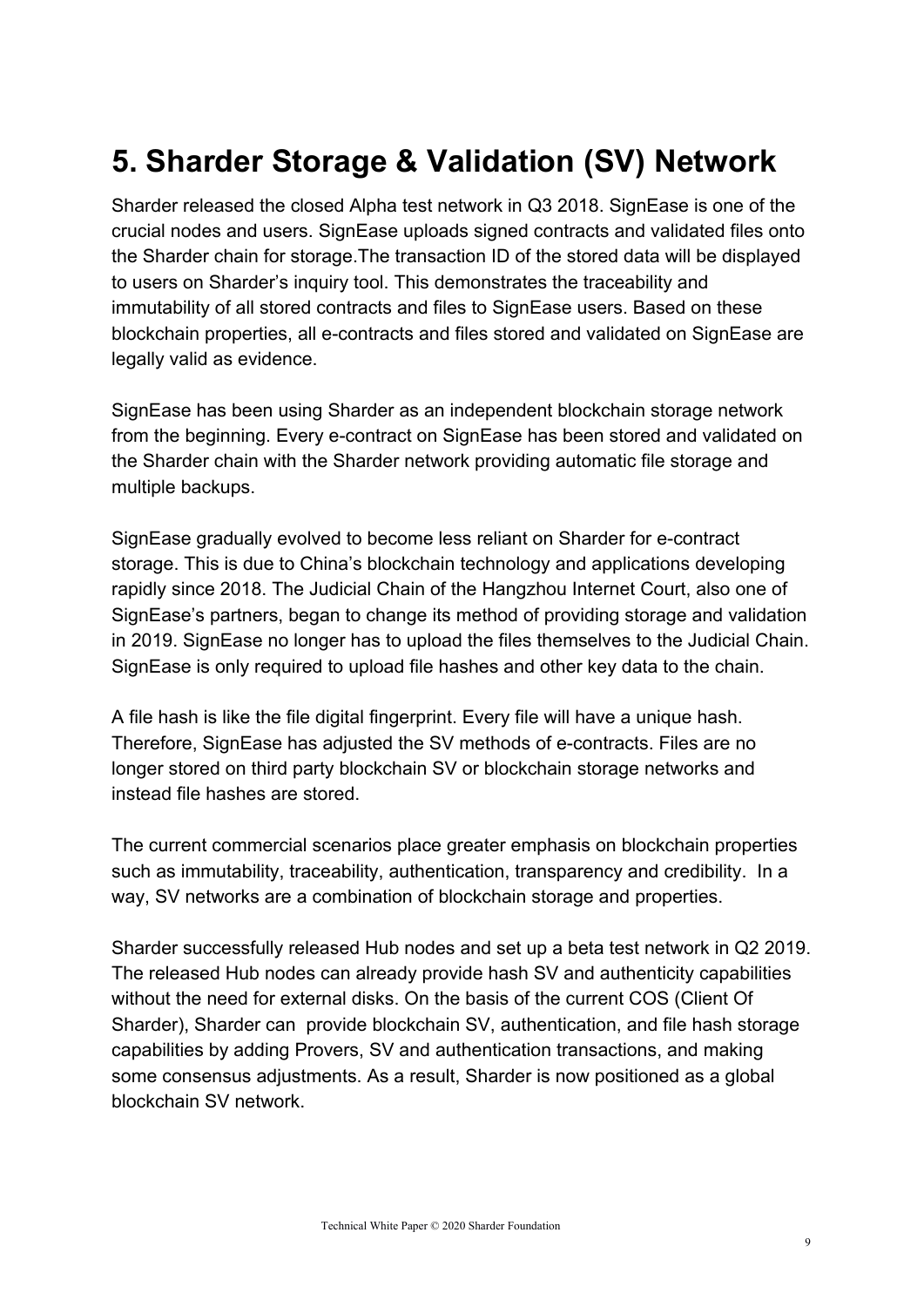## **5.1 Sharder Architecture**

Below is the overall architecture for Sharder:

| DApp | <b>Storage Request</b> |                    | <b>Storage &amp; Validation API</b> | <b>Validation Request</b> | DApp<br>E                   |
|------|------------------------|--------------------|-------------------------------------|---------------------------|-----------------------------|
|      |                        |                    | <b>SS Token Incentive Layer</b>     |                           |                             |
|      |                        |                    | <b>Credit Based PoS</b>             |                           |                             |
|      |                        |                    | P2P Layer                           |                           |                             |
|      |                        |                    | Pluggable Storage Layer             |                           |                             |
|      |                        | <b>Sharder DFS</b> | <b>IPFS</b>                         |                           |                             |
|      |                        |                    |                                     |                           | <b>Overall Architecture</b> |

DApp's can be built on top of the Sharder Network.

#### **Storage and Validation API:**

This provides an SV service API for external applications to leverage the SV capability provided by Sharder.

#### **SS Token Incentive Layer:**

Provides SS tokens to miners to secure and maintain the stability of the Sharder Network.

#### **The P2P Layer (Peer to Peer):**

The fundamental network layer for Sharder to build a P2P network for Sharder chain. Credit Based Proof of Stake (CPOS) is the consensus mechanism for Sharder to maintain the public ledger for Sharder Chain.

#### **Pluggable Storage Layer:**

The adaptor used to interact with different storage engines. It hides the storage engine difference and provides one unified storage interface for other components to use.

Sharder's vision is to become a shared blockchain storage network with SV and authentication capabilities. That's why sharder has one pluggable storage layer in the architecture.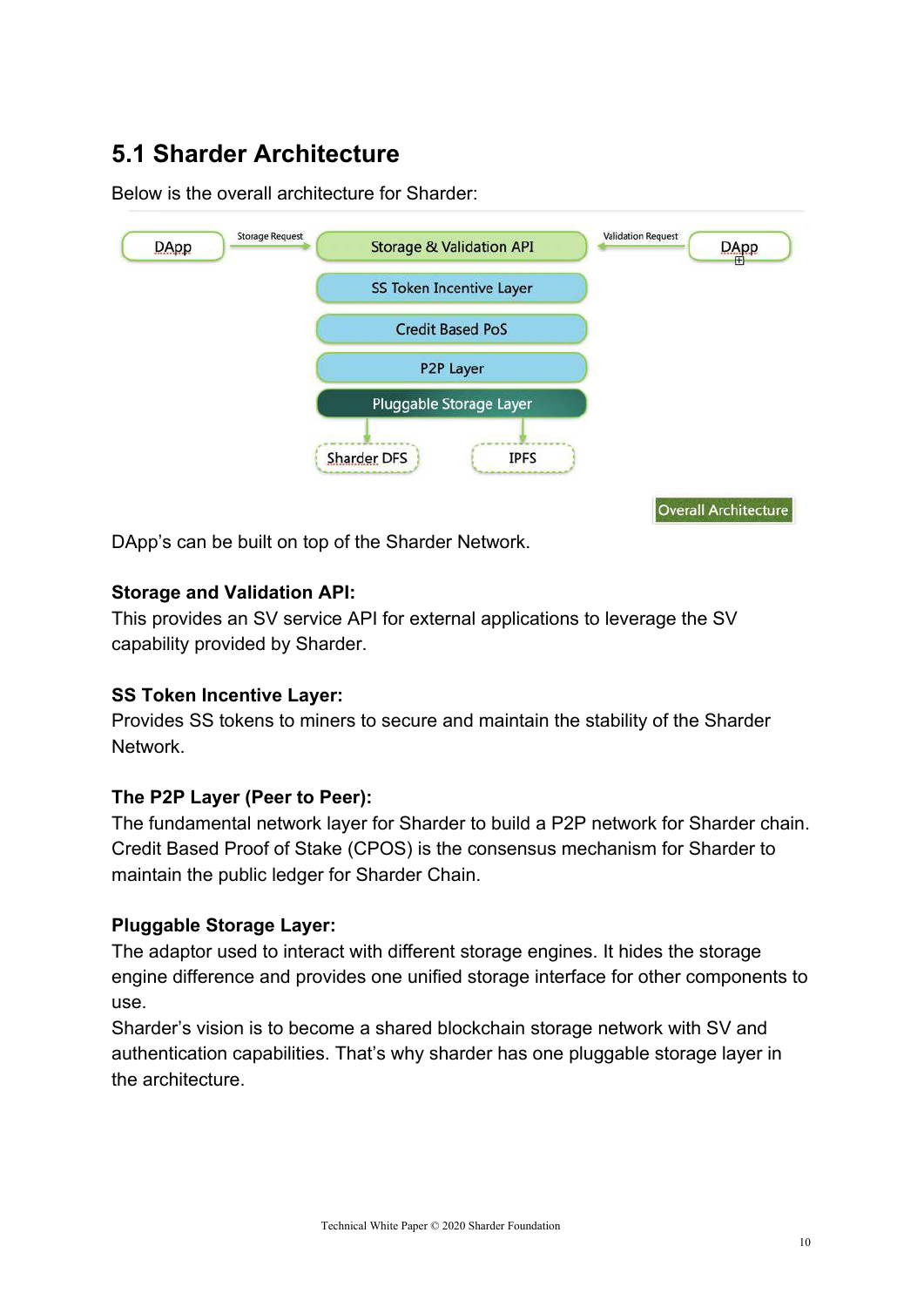#### **Sharder DFS (Distributed File System):**

Designed by Sharder's team and will be enabled as the default data storage system by Sharder client.

#### **IPFS:**

Integrated into the Sharder client as part of Sharder's storage layer and could be switched to use it manually.

## **5.2 SV and Authentication Transaction Process**

Sharder provides on-chain SV and authentication capabilities to its two native transactions (SV and authentication).



## **5.3 File Hash (Fingerprint)**

The file hash is created from using a special algorithm on the file contents. The file hash is an effective way to determine whether a file has been tampered with. It forms the basis for Sharder's SV and authentication capabilities.

There are two ways to calculate the file hash: md5Hex and sha256Hex. Users can calculate a file hash before uploading an SV file to the chain or they can leave it to Sharder to calculate the file hash.

## **5.4 SV Transactions**

The essence of the SV transaction is to record the file hash onto the chain. SV transactions can be considered as a simplified file storage transaction. In order to provide Baas (Blockchain As A Service), SV and authentication transactions in Sharder occur in pairs.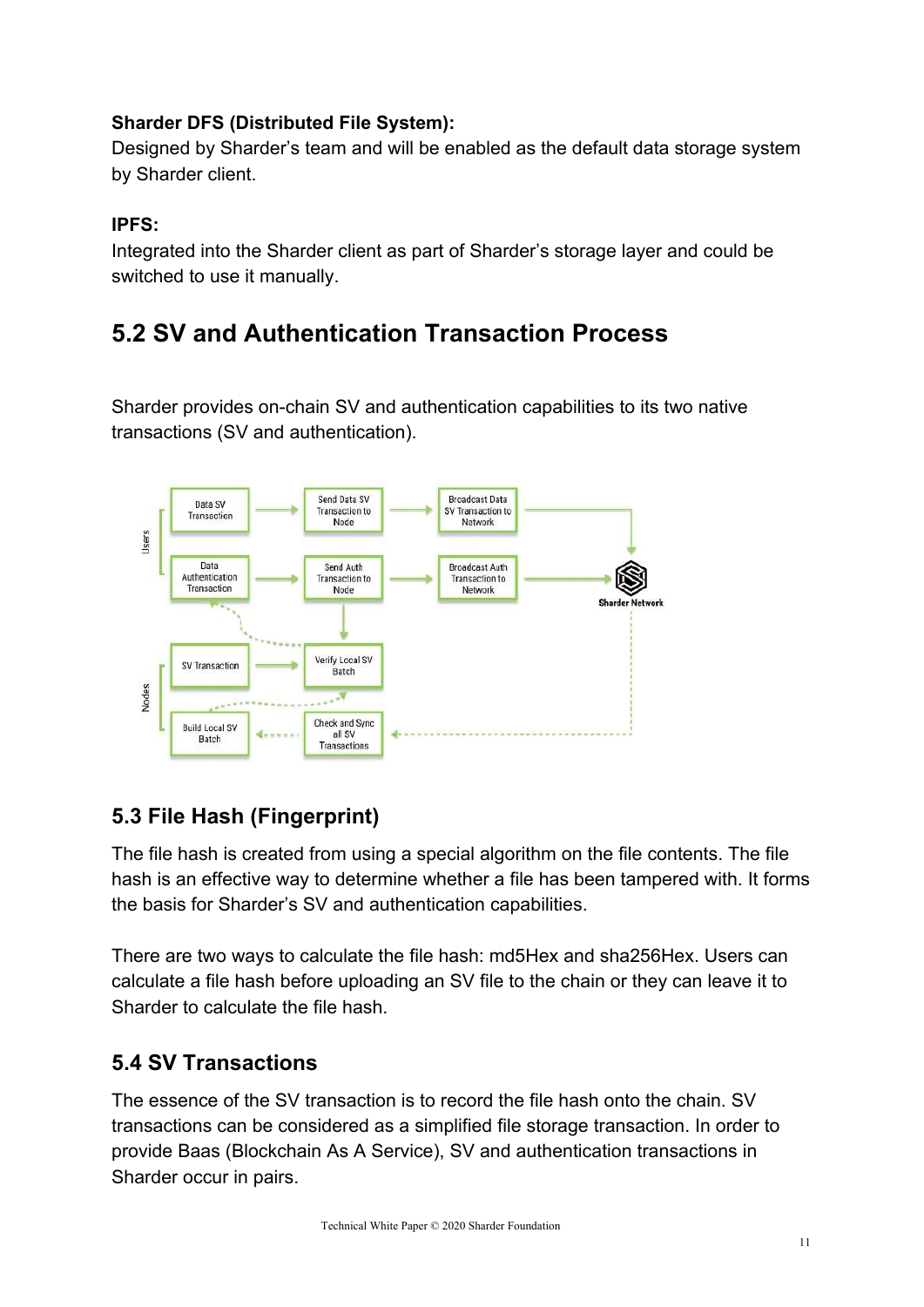The user can implement, design, or authenticate the SV files according to the data structure of the SV transaction and the algorithm of the file hash. In this case, the user does not need to use Sharder's native authentication transaction to authenticate the SV transaction.

## **5.5 Authentication Transactions**

The purpose of the authentication transaction is to verify the authenticity of the SV data on chain and to inform the user whether a document has been stored and validated on chain. Through the authentication transaction, the user can clearly know the time of upload and whether the data has been tampered with after the upload to the chain. For the storage of entire file contents using storage transactions, SHARDER can still provide authenticity verification capabilities. However, it is less efficient than using file hashes.

#### **5.6 Multi-chain**

Sharder is designed as a cross-chain storage network that defines the basic operations of data.

The latest version of Sharder client has already integrated IPFS storage. DApp users could seamlessly use SV service provided by Sharder and storage service provided by IPFS.

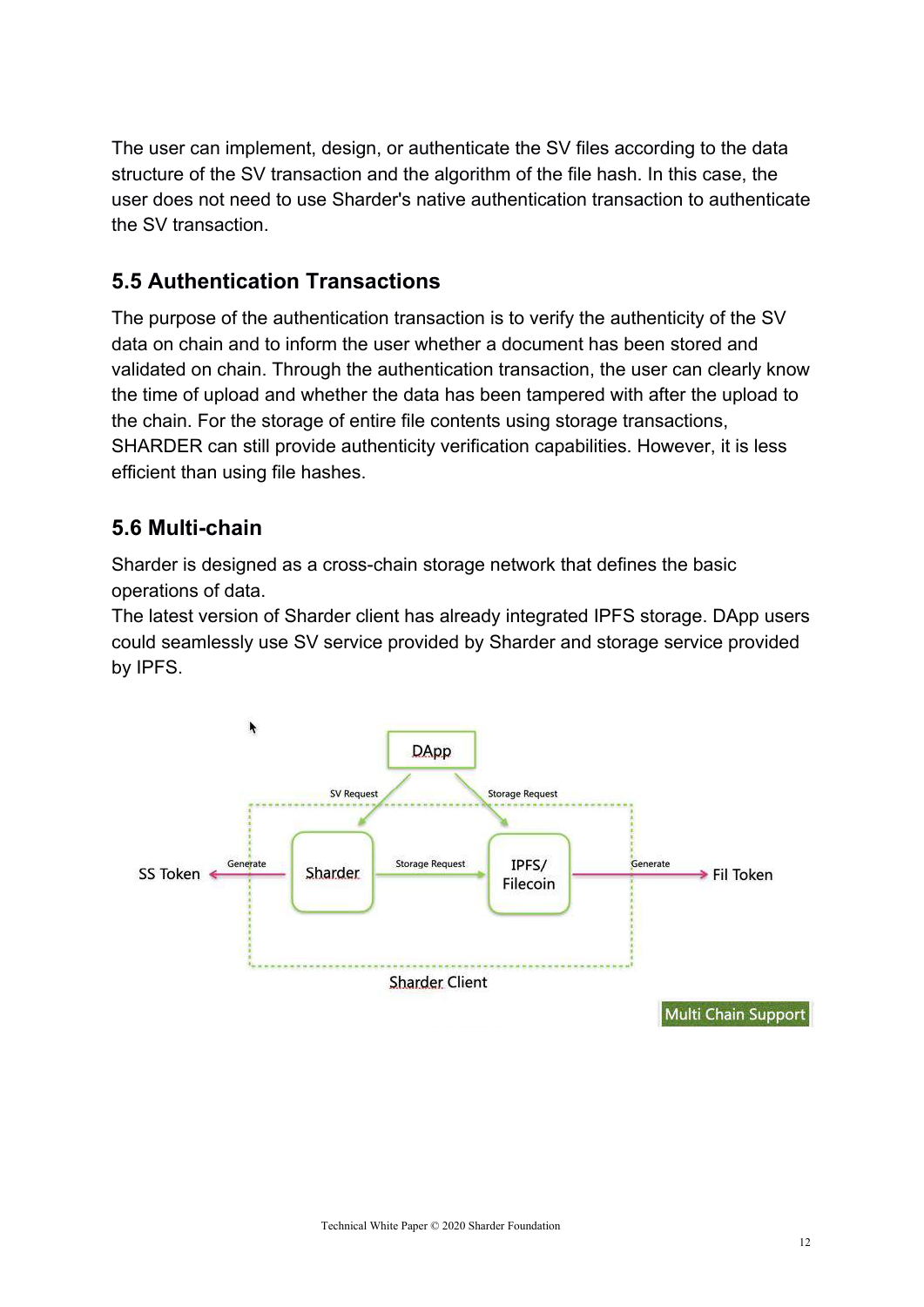Future versions of Sharder Client will enable smart contract requests and SV requests to be made simultaneously. Like in the below diagram



Multi Chain Support

Sharder's ability to complete cross-chain uploads to multiple blockchains enables other chains to utilize Sharder's SV capability. It reduces the need for other chains to build their own SV functions and also makes the cross-chain data verification possible.

The basic principle is as follows:

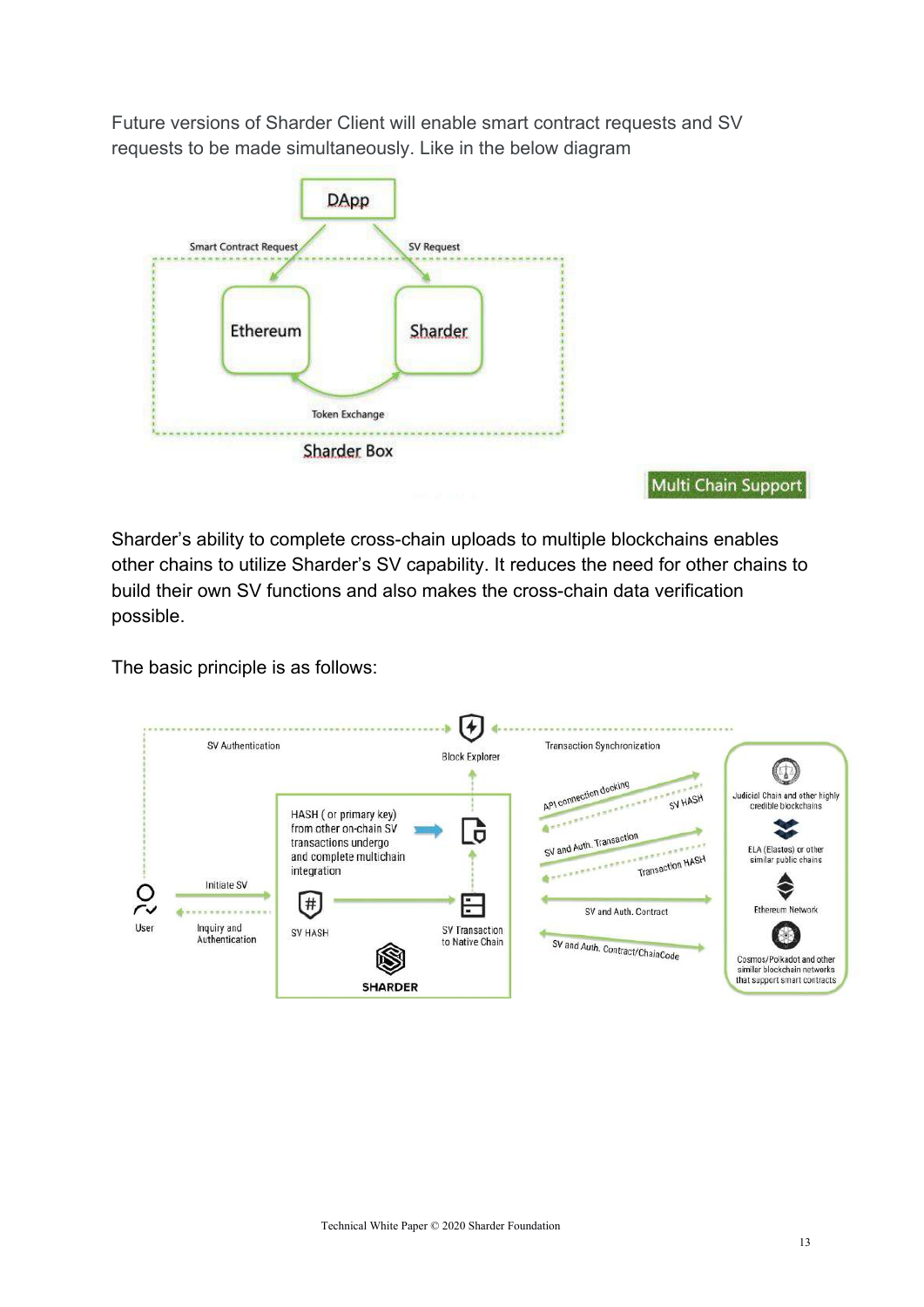

## **5.7 Blockchain as a Service**

Sharder plans to use BaaS (Blockchain as a Service) to export SV, authentication, and storage capabilities externally. Customers who want to use Sharder's SV service will not need to install Sharder client or buy a Sharder Box or Hub themselves. They can use the BaaS API directly to serve their specific business case. This will greatly reduce the time and effort to get new blockchain based products to market. It's like a plug and play blockchain storage solution for business use.

Users do not have to worry about the technical details of nodes, network topology, block generation or consensus of the Sharder network. It is consistent with the API services provided by current internet service providers. The difference is the capabilities above carry blockchain properties.

#### **5.8 User Interaction**

Users need to download the Sharder client or the web client provided by the Foundation node to create an SV or authentication transaction.

SignEase users can also use SV and authentication functions form the SignEase user interface.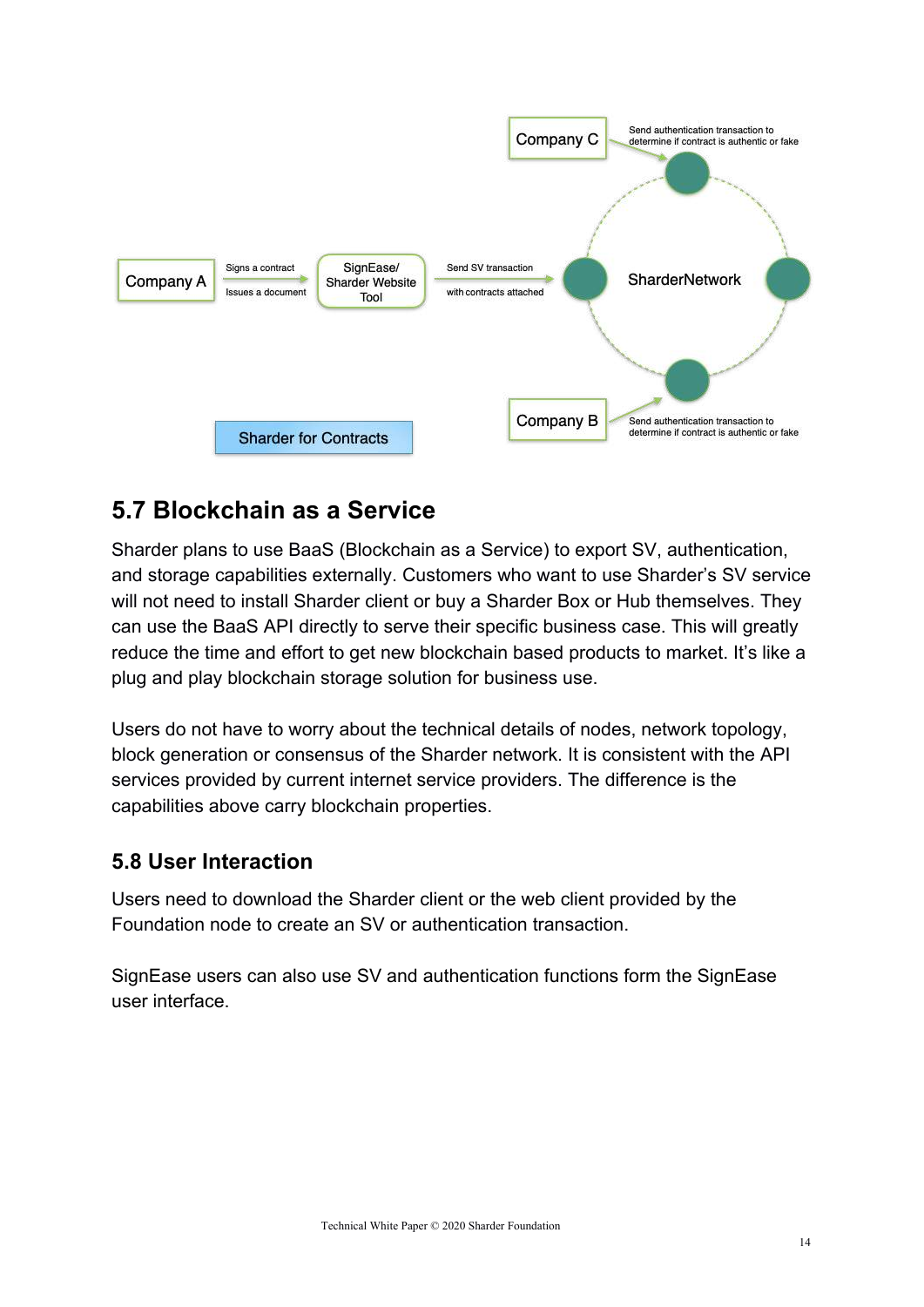## **5.9 Document Validation & Authentication for Business**

Sharder can also store and validate documents, contracts and reports utilizing blockchain technology. Doing this will guarantee that all digital files are immutable, traceable and are securely stored.

This will greatly improve the efficiency in proving the existence of original documents and ensuring that original documents have not been tampered with. Document validation and authentication can ensure issues of falsified documents are a thing of the past.

Sharder can store entire documents on its network or, alternatively, the digital fingerprint / hash of a file, as it does for SignEase.

The economic costs of fraud, in relation to document manipulation, storage and authentication cannot be understated. According to the Association of Certified Fraud Examiners, the typical organization loses 5% of it's revenues to fraud each year<sup>4</sup>. Fraud is costing businesses and individuals across the world \$5.127 trillion each year<sup>5</sup>.

The key benefits Sharder offers to help reduce fraud are:

- Document immutability, traceability and security
- Quick & easy access
- Full interoperability
- Verified ownership and authenticity of documents and other digital files
- Space-saving, cost-effective and highly scalable storage

Sharder's storage validation and authentication service opens up endless business opportunities in a diverse range of industries.

Sharder is seeking interest from existing businesses and entrepreneurs to develop new applications customized for use in different industries across the globe.

<sup>4</sup> ACFE 2014 Global Fraud Study <https://www.acfe.com/rttn/docs/2014-report-to-nations.pdf> <sup>5</sup> Crowe 2019 Financial Cost of Fraud

<http://www.crowe.ie/wp-content/uploads/2019/08/The-Financial-Cost-of-Fraud-2019.pdf>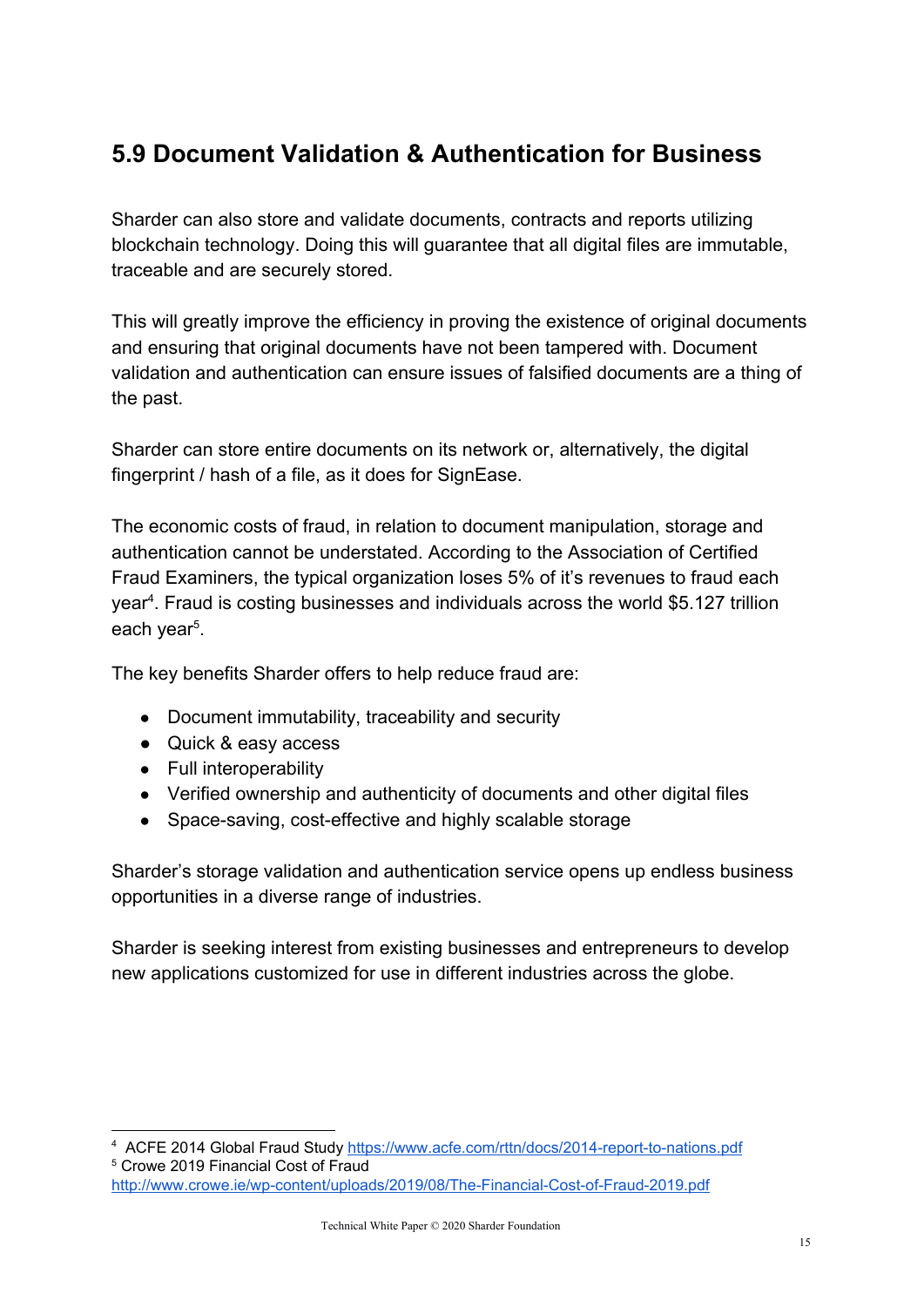| Industry           | Who                                                               | <b>Types of</b><br><b>Documents</b>       | <b>Benefit - Validation &amp; Authetication protects</b><br>multiple parties to any one document    |
|--------------------|-------------------------------------------------------------------|-------------------------------------------|-----------------------------------------------------------------------------------------------------|
| Accounting         | <b>Accounts</b><br>Pavable/<br>Receivable                         | Invoices                                  | Ensure invoices are the original & issued by the<br>correct company                                 |
| Aerospace          | Aircraft<br>Maintenance<br>Engineers                              | Repair<br>Maintenance<br>Report           | The airline, authorities, safety inspectors can verify<br>job report is authentic                   |
| Cargo/Freight      | Carrier /<br>Receiver                                             | <b>Bill of Lading</b>                     | All parties can verify what was delivered, when it<br>was delivered and by who                      |
| Construction       | Building /<br>Contractor                                          | Building<br>Contract                      | Employer / client can verify job was completed<br>according to the specifications                   |
| Education          | Colleges /<br><b>Universities</b>                                 | Diplomas /<br>Degrees                     | Potential employers can verify the diploma or<br>degree is the original                             |
| Finance            | Banks                                                             | Loan<br>Documents                         | Lender, borrower, courts can verify loan documents<br>are authentic                                 |
| Government         | Passport<br>Office /<br><b>Department</b><br>of Motor<br>Vehicles | Passports /<br><b>Drivers</b><br>Licenses | Governments could issue a digital passport or<br>license removing the need for notorized copies     |
| Law<br>Enforcement | Police<br>Officer /<br>Witness                                    | Police Report /<br>Witness<br>Statement   | Police reports or witness statements can never be<br>unlawfully altered or manipulated              |
| Medical            | Doctor /<br>Surgeon                                               | Medical /<br><b>Surgery Report</b>        | Hospital, next of kin, malpractice attorneys and<br>courts can verify reports are the original      |
| Oil & Gas          | Maintenance<br>Personnel                                          | Inspection &<br><b>Repair Reports</b>     | Client / contractors can verify exactly what work was<br>completed without any risk of manipulation |
| <b>Real Estate</b> | Agents &<br>Self Acting<br>Agents                                 | Sale, Lease &<br>Rental<br>Contracts      | Ensure the original signed version of a contract has<br>not been illegally changed or altered       |

#### Some examples of how and where Sharder can be used are listed below:

Sharder's goal is to not only provide storage and validation services to its own clients, but also to partner with other blockchain storage projects such as IFPS, SIA, STORJ, GENARO and SWARM to provide them with a viable storage validation solution.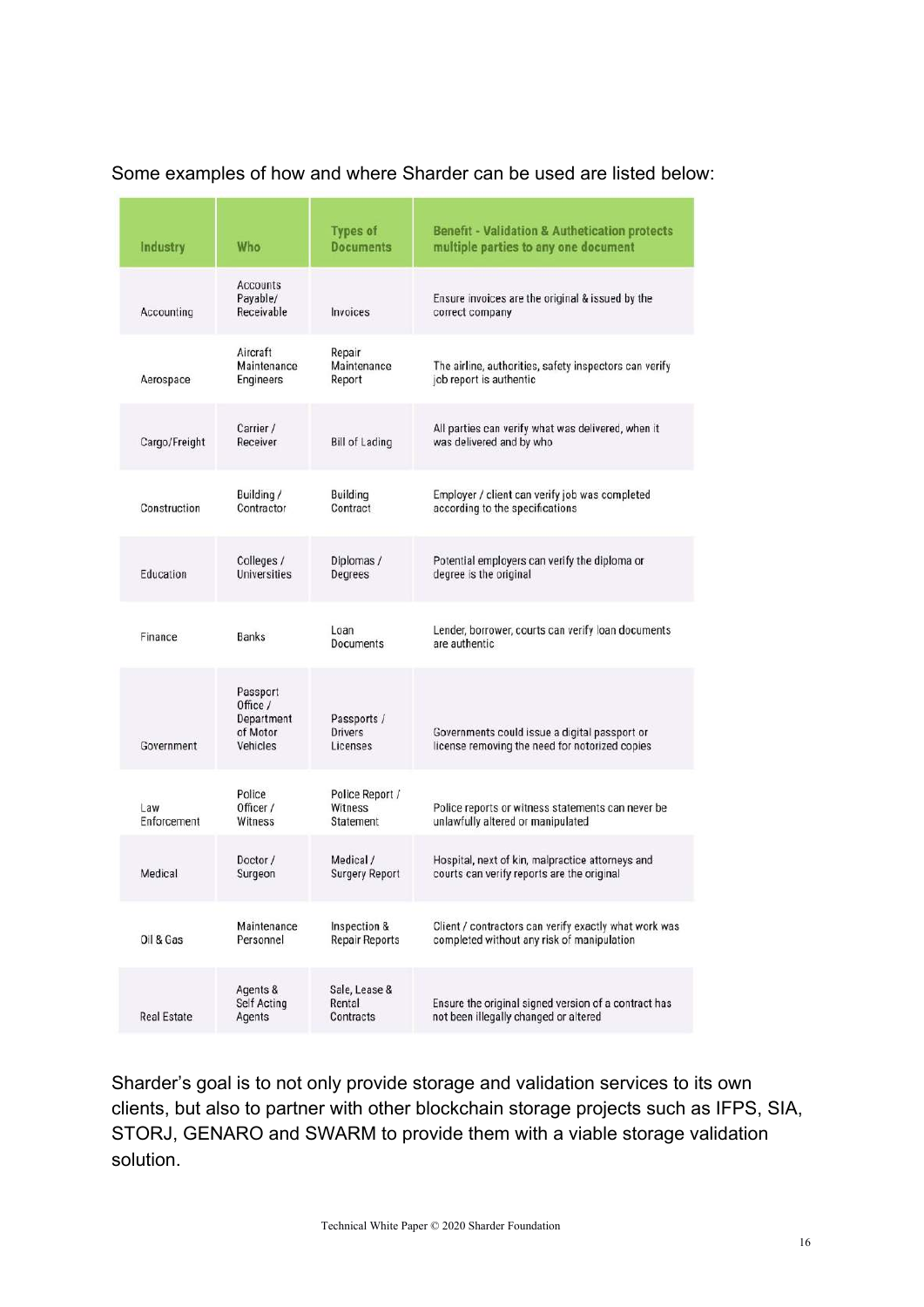# **6. Sharder Account**

The public and private keys of Sharder accounts are analogous to the HD wallet of Bitcoin $\delta$ . The seed is responsible for the security of Sharder accounts and the private keys of seeds are held by users (a set of signs by BIP44 will be provided to facilitate memorization).

The Sharder account model automatically identifies the users and merges the digital assets with the account balance (without the confusing address change of Bitcoin's UTXO model). As long as the seed is securely stored, the account is safe. The key is created by an elliptic curve algorithm and the signature is implemented by EC-KCDSA<sup>7</sup>.

Sharder web client will also provide the ability to use mobile phone numbers & email addresses to identify accounts.

# **7. Sharder Consensus**

To provide a fair environment for Sharder nodes to generate blocks, more stable nodes will be added to the network to promote network dispersion. Credit based Proof of Stake(CPoS) consensus is used by Sharder to maintain the network. Such consensus leverages the benefits provided by both PoS (Proof of Stake) and PoC(Proof of Credit).

Based on the CPoS consensus, the Block generation rights in the Sharder Network are determined by a node's PoC score and the amount of SS held.

## **7.1 Sharder Nodes**

Types of Nodes in the Sharder consensus network:

**Sharder Foundation Nodes**: A node operated by the Sharder Foundation. Other than competing for block generation rights, it maintains the minimum amount of nodes in the network, provides guidance to nodes, and provides basic functions such as business APIs.

**Community Nodes**: Stable nodes approved by Sharder and the community. Nodes must be able to maintain a 99%, 24/7 uptime status and meet the following hardware

<sup>&</sup>lt;sup>6</sup> "Deterministic wallet - Bitcoin Wiki." 6 6月. 2020, [https://en.bitcoin.it/wiki/Deterministic\\_wallet](https://en.bitcoin.it/wiki/Deterministic_wallet)。

<sup>&</sup>lt;sup>7</sup> "KCDSA - Wikipedia." <https://en.wikipedia.org/wiki/KCDSA>。访问日期: 3 7月. 2020。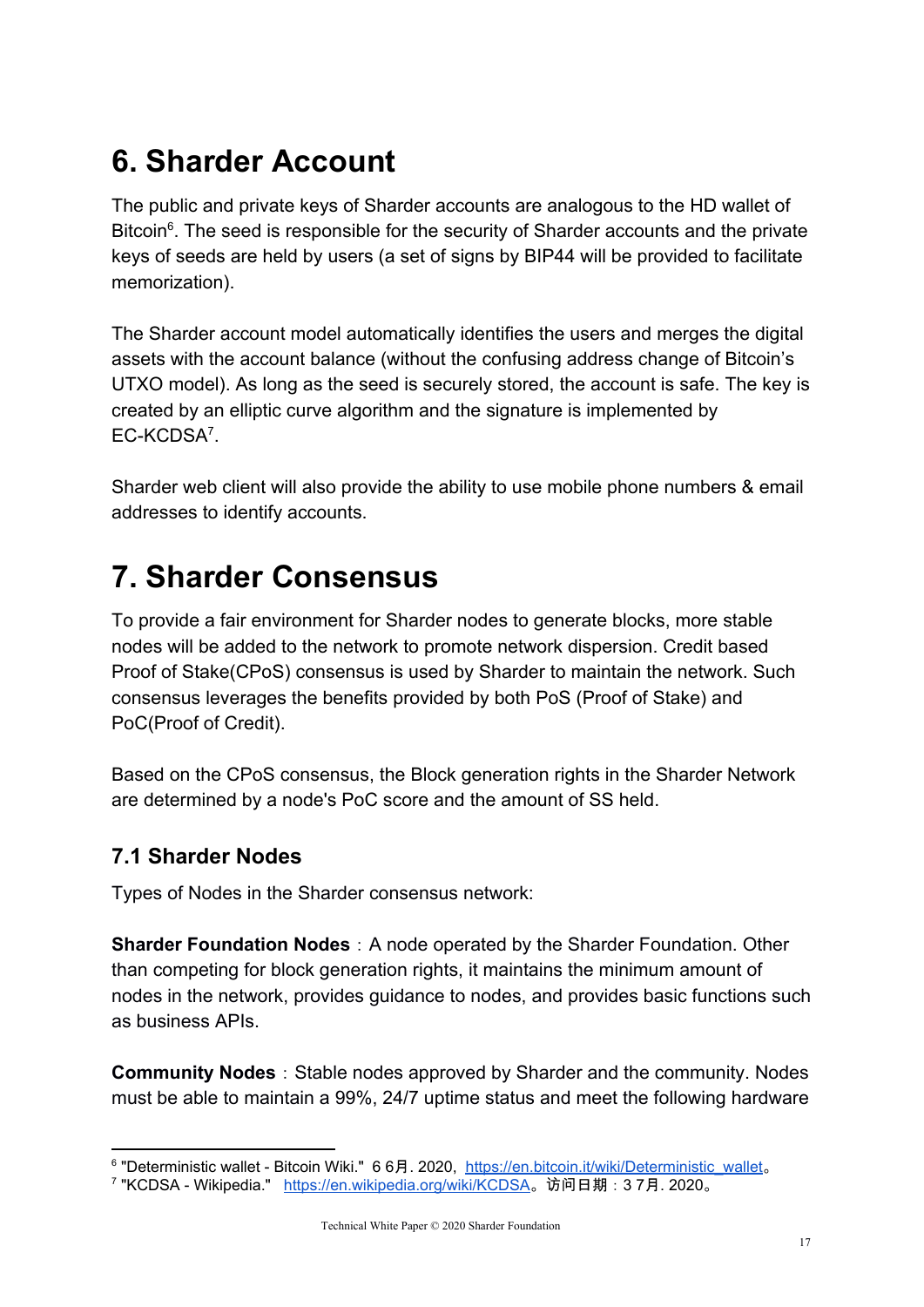& network configuration requirements: 3.1GHz+ Quad-core processor, 8GB+ RAM, and a 5+ Mbps internet connection with a public IP address.

**Hub Nodes**: A node operated from the Sharder Hub, it has the ability to create Sharder Pools. The Hub client will be run off the Hub node. The hub client will continue to be updated and will gain additional functionality to mine storage tokens such as File Coin.

Sharder Box/Hub nodes are special miners used as physical nodes and can be activated after startup. The only difference between the two is the Box node requires an independent public IP, stable bandwidth, and online time.

**Box Nodes**: A node operated from the Sharder Box, the Box client will be run off the Box node.

**Normal Nodes**: Any personal computers or servers running a node off the Sharder client will be recognized as a normal node.

In order to make the authentication and SV network work better, these Sharder nodes are subdivided as: Mining node, SV node, Authentication node, Storage node.

| Role<br><b>Type</b>    | Mining | SV | <b>Authentication</b> | <b>Storage</b> |
|------------------------|--------|----|-----------------------|----------------|
| <b>Foundation Node</b> |        |    |                       |                |
| <b>Community Node</b>  |        |    |                       |                |
| <b>Box Node</b>        |        |    |                       |                |
| <b>Hub Node</b>        |        |    |                       |                |
| Normal Node            |        |    |                       |                |

Different nodes will be providing different functions as follows:

Mining nodes are the cornerstone of the network. In order to ensure the stability of the mining nodes, mining nodes will be required to stake SS as a security deposit. This will ensure the stability of the node and block generation in addition to the hardware and bandwidth required in accordance with the Sharder consensus. If the mining node fails to meet the basic requirements, it will be fined from the deposit.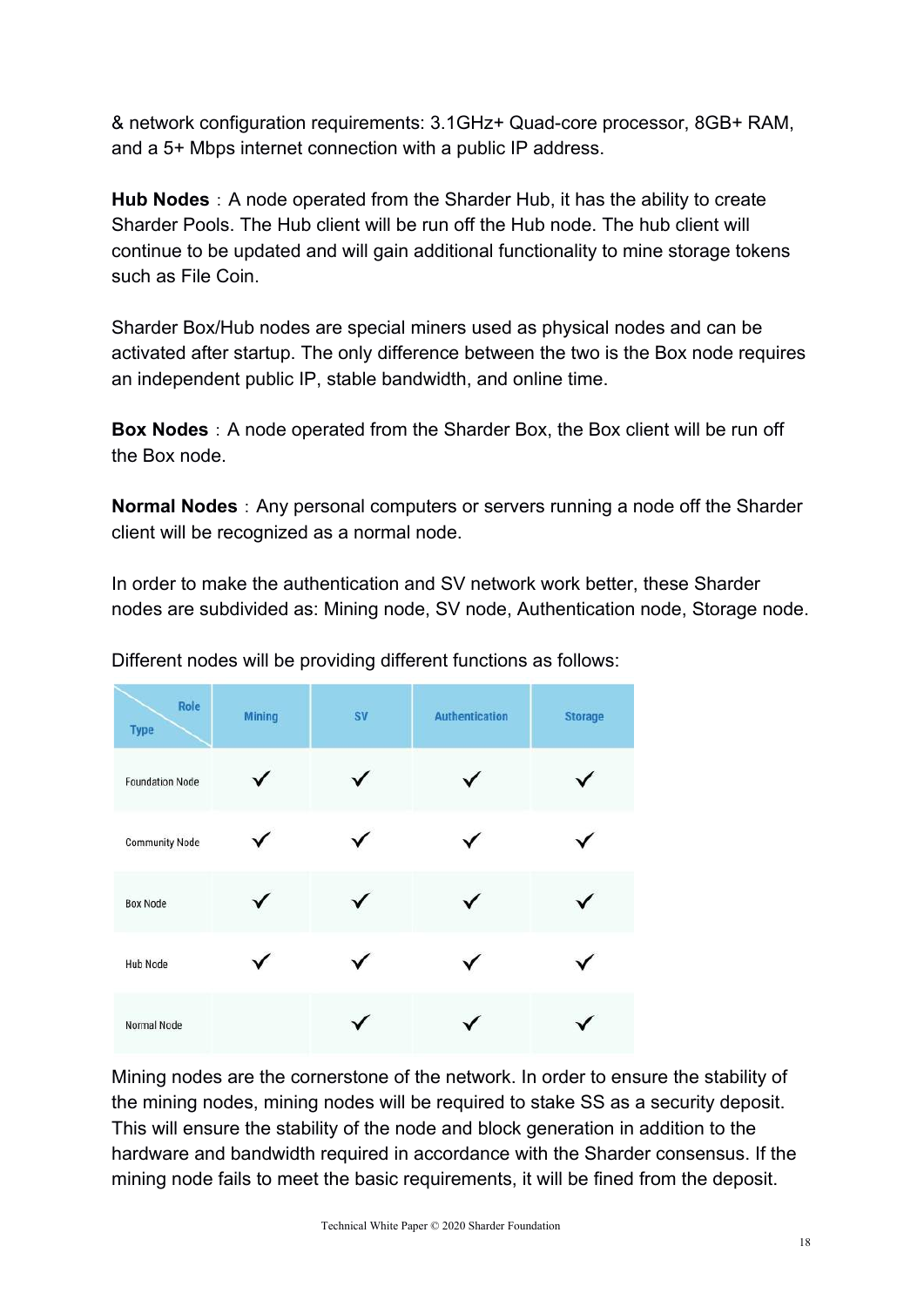In order to ensure that Sharder can have commercial capabilities, based off operating conditions of the test network, nodes that are already running Hubs are encouraged to switch to using public IPs if possible (otherwise mining cannot be performed normally when forking). All subsequent nodes should have a public IP, otherwise they cannot be successfully registered as valid nodes in the Sharder network.

## **7.2 Sharder Pool**

A Sharder Pool can only be created by nodes that possess the authority to create them. Each Sharder account can stake their SS to a Sharder Pool. The amount of SS within the Sharder Pool will determine the relevant nodes' block generation rate. The block generation rewards obtained from the Sharder Pool will be distributed in accordance to the amount of SS staked from each Sharder account.

Simply put, every user can participate in mining when they stake SS to a Sharder Pool even if they don't run a node. The pool creator is the "proxy" for every participant in the pool.

## **7.3 CPoS weighted table**

The CPoS score of nodes in the Sharder Network is calculated with the CPoS weighted table as below.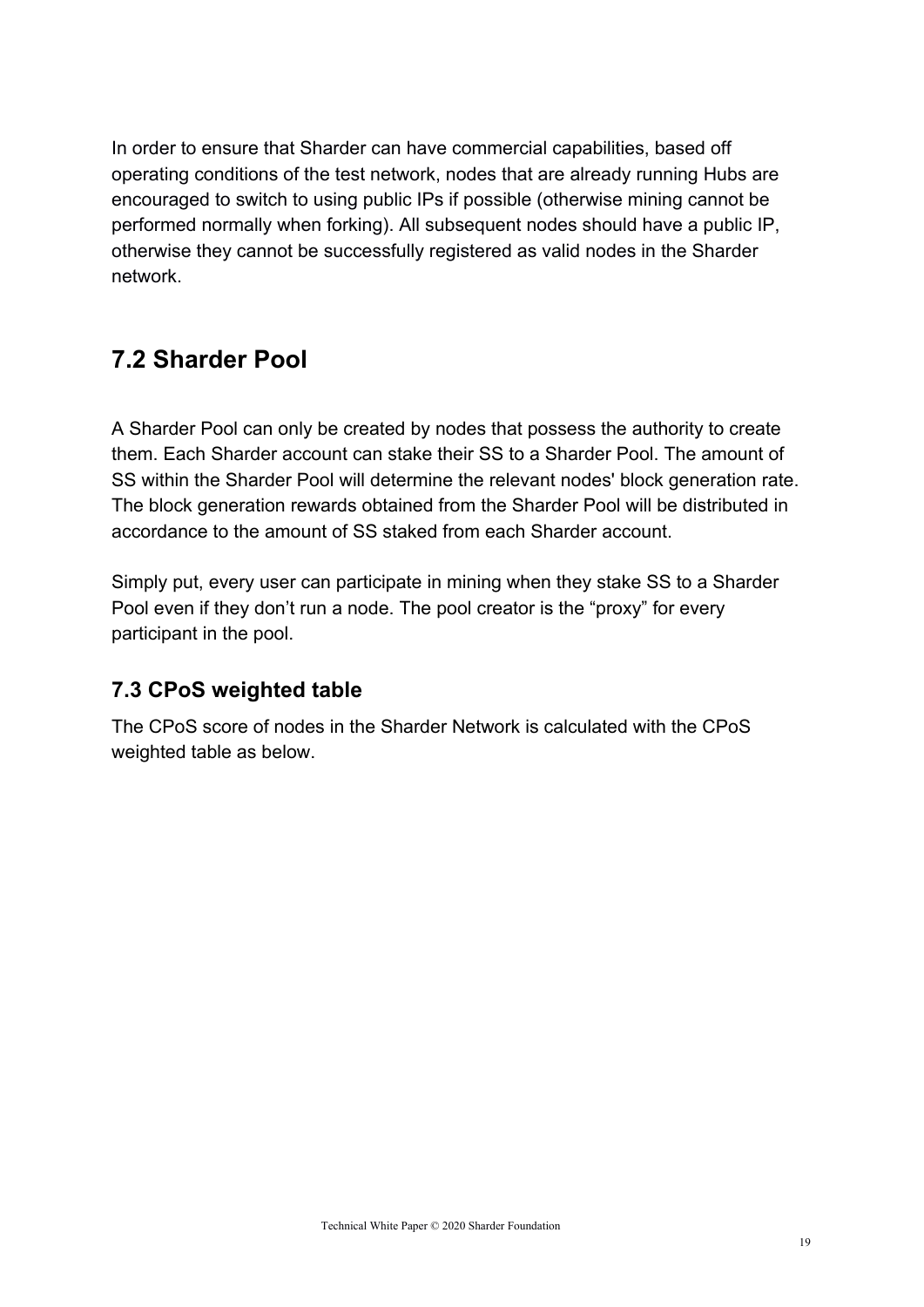| <b>Distribution</b> | <b>Weighted</b><br><b>Category</b>  |                                                                                              | <b>Weighted Value</b>                                                                                     |                                                                                                    |                                                                  |
|---------------------|-------------------------------------|----------------------------------------------------------------------------------------------|-----------------------------------------------------------------------------------------------------------|----------------------------------------------------------------------------------------------------|------------------------------------------------------------------|
| 25%                 | Node Type                           |                                                                                              | Sharder Node; Community Node; Box Node; Hub Node; Normal Node                                             |                                                                                                    |                                                                  |
| 20%                 | Role                                |                                                                                              | Miner; Watcher (Sharder and community nodes); Storer                                                      |                                                                                                    |                                                                  |
| 40%                 | SS Held                             |                                                                                              | SS held in the Sharder account or within the Sharder Pool                                                 |                                                                                                    |                                                                  |
| 5%                  | Hardware Config                     | Low: 2.7GHz+<br>Dual-core 4 threads<br>processor; 4GB+<br>DDR3 RAM; 100GB<br>5400RPM HDD/SSD | Midi: 3.1 GHz+<br>Quad-core 4 threads<br>processor;<br>8GB+DDR4<br><b>RAM; 1TB+</b><br>5400RPM<br>HDD/SSD | High: 3.6GHz+<br>Octa-core 8 threads<br>processor; 16GB+<br>DDR4 RAM; 10TB+<br>7200+RPM<br>HDD/SSD |                                                                  |
| 5%                  | Network Config                      | Very Low:<br>Non-Public IP                                                                   | Low: Public IP,<br>1-5Mbps                                                                                | Midi: Public IP,<br>5-10Mbps                                                                       | High: Public<br>IP, 10+Mbps                                      |
| 5%                  | <b>Tx Processing</b><br>Performance | Low 100-300 TPS                                                                              | Mid 500-1000<br><b>TPS</b>                                                                                | High 1000+ TPS                                                                                     |                                                                  |
|                     | Amount of Loss<br><b>Blocks</b>     | Zero                                                                                         | Low: 1<br>block/month<br>Less than 3<br>accumulated<br>lost blocks                                        | Med: Less than 3<br>blocks/week Less<br>than 10 accumulated<br>lost blocks                         | High: $3+$<br>blocks/week<br>$10+$<br>accumulated<br>lost blocks |
|                     | Fork<br>Convergence<br>Speed        | Hard Fork                                                                                    | Slow: Over 10<br>blocks                                                                                   | Medium: Less than 5<br>blocks                                                                      | Fast: Less<br>than 2 blocks                                      |
|                     | Uptime                              | 99.99%;<br>8751.24 hours/year<br>167.832 hours/week                                          | 99%;<br>8672.4 hours/year<br>166.32 hours/week                                                            | 97%;<br>8497.2 hours/year<br>162.96 hours/week                                                     | 90%;<br>7257.6<br>hours/year<br>151.2<br>hours/week              |

**Node Type**: The Sharder Node is deployed by the Sharder Foundation. It maintains the minimum amount of nodes necessary and provides stable online services. Community nodes are deployed by Sharder community members. Hub and Box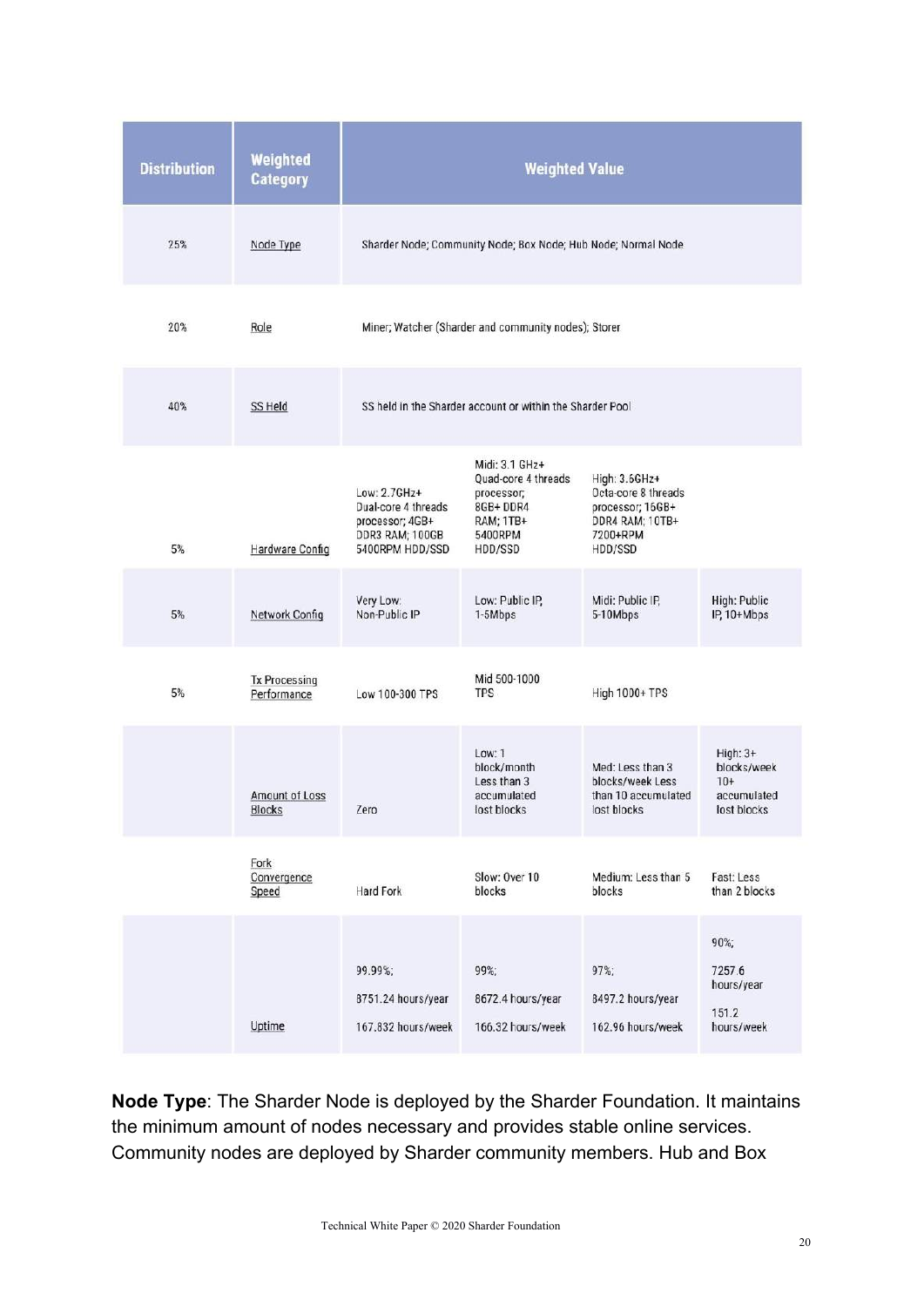nodes are operated by a person or the team after purchasing a Hub or Box. Normal nodes are personal computers or servers running a Sharder client.

**Uptime**: Sharder nodes are required to achieve a 99.99% online status. Community nodes are required to achieve a 99.00% online status. Hub and Box nodes are required to achieve a 97.00% online status. Normal nodes are required to achieve a 90.00% online status.

**Hardware Configuration**: The Sharder client will automatically obtain and rate a system's hardware configuration.

**Network Configuration:** Networks with a public IP will be categorized into 3 classes.

**Transaction Processing Performance**: When the Sharder node and community node connect online, they will be tested on their performance while they're being validated and will be rated based on their test results. After they're connected, they will undergo periodic performance evaluations (at present, timeframe is set to quarterly) and their ratings will be adjusted accordingly.

**Amount of Loss Blocks**: The amount of loss blocks will increase by 1 if a miner fails to generate a block at its scheduled block generation time.

**Fork Convergence Speed**: The nodes in the fork will automatically report the amount and duration of blocks that are: currently in the fork and blocks that will eventually return to the main chain.

**SS Held:** There are no limits to solo-mine on a single account. At present, each mining pool will be able to hold a minimum of 20,000 SS and a maximum of 300,000 SS.

# **8. Tokenomics**

SS is Sharder's native utility token. SS holders get access to Sharders storage and validation network.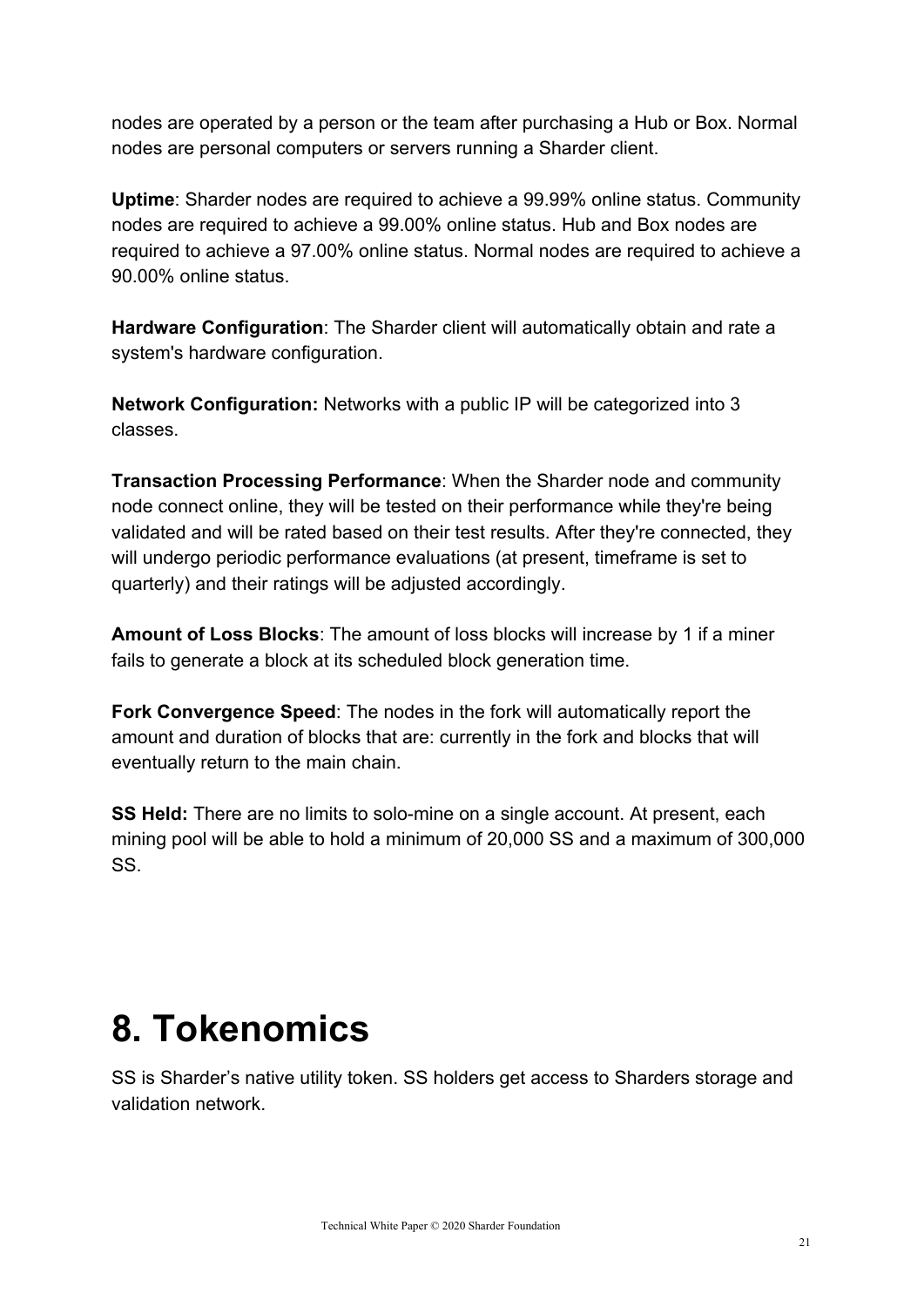SS tokens are used to pay for storage and validation services. SS tokens are also used for rewarding miners for storing data and validating transactions.

When external business applications or individuals / enterprises use Sharder's services they must first purchase SS from the free market to pay the relevant fees for the services used.

Demand for SS tokens will increase as more data is stored on the network and more SV transactions are completed.

## **8.1 Token Type:**

SS tokens are and will remain an ERC-20 Token. This makes it easier for SS to circulate in the market, be safely stored and traded.

Following the release of Sharder's mainnet, SS tokens will be differentiated as SS & SS-M (mainnet). The tokens are interchangeable for each other and the total token supply does not change.

SS will refer to the circulating SS tokens (ERC-20) which can be stored in commercially available wallets or traded on cryptocurrency exchanges.

SS-M (Mainnet) will refer to tokens which have a functional role within the Sharder network, such as paying storage fees and system rewards.

In COS V2.0 there will be an automatic exchange function for SS (ERC-20) and SS-M (Mainnet).

| < Tokens are Interchangeable > |                       |  |  |  |
|--------------------------------|-----------------------|--|--|--|
| <b>SS (ERC-20)</b>             | SS-M (Mainnet)        |  |  |  |
| * Storing in wallets           | * Paying storage fees |  |  |  |
| * Trading on exchanges         | * System rewards      |  |  |  |
|                                |                       |  |  |  |

Total Supply: 500 million

## **8.2 Total Supply**

500 million.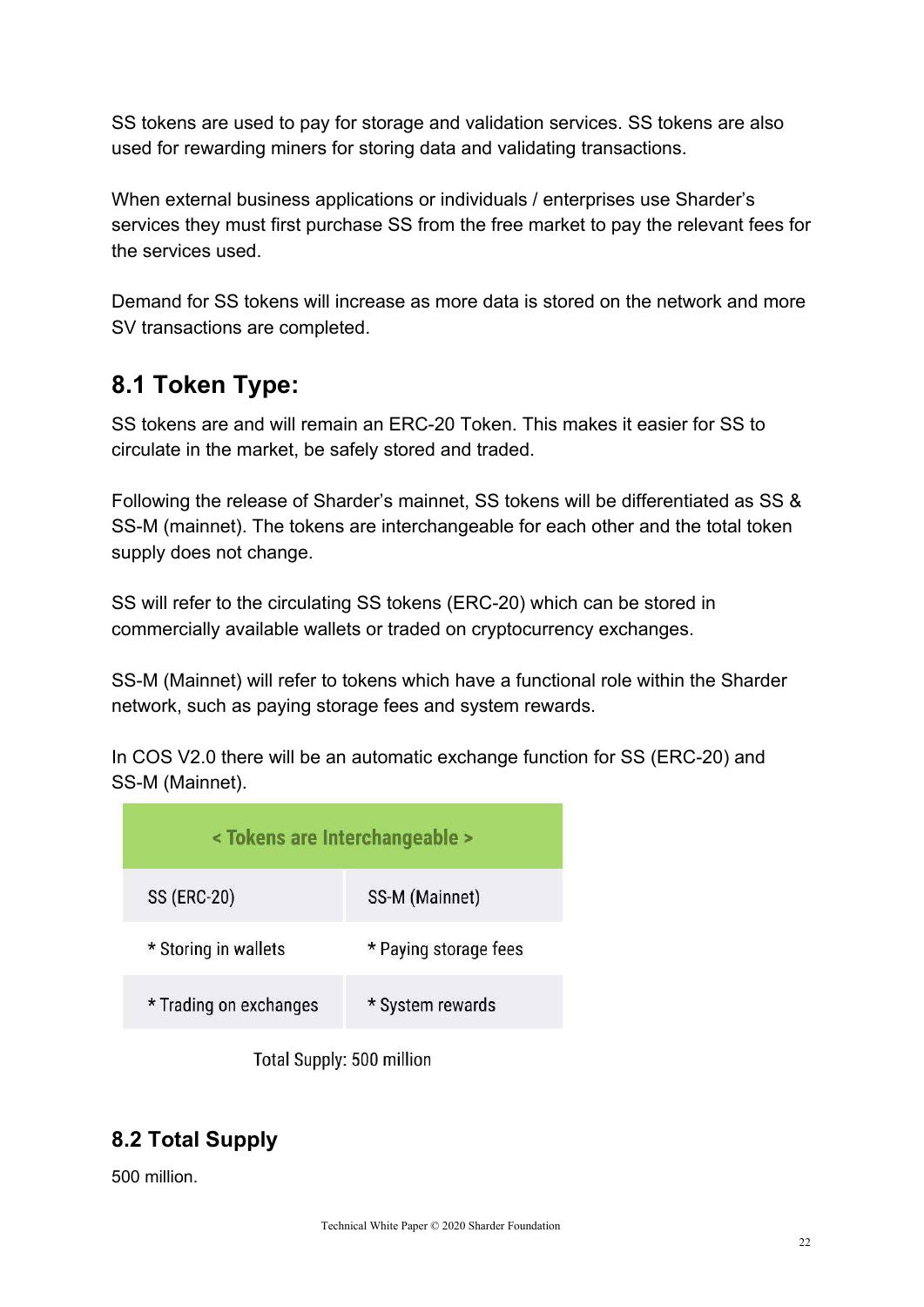## **8.3 Burning / Reduction of Supply**

The total supply of SS tokens will continually reduce as 10% of fees from all storage and validation transactions will be burnt.

## **8.4 Storage Costs & Transaction Fees**

Fees will be paid by the storer / initiator. All fees are paid in SS Tokens, USD value is converted to SS at the time of the transaction.

Storage: 0.01 per GB per month Upload Bandwidth: \$0.04 per GB per month Download Bandwidth: Free

Storage Validation Transaction: 10 SS per Transaction

Box Node Creation Transaction: 50,000 (100% burnt)

#### **8.5 Fee distribution**

Storage fees are split amongst the storer / validator, Sharder Foundation and being burnt. Storer / Validator: 75% Sharder Foundation: 15%t Burnt: 10% (except box node creation transaction will be 100% burnt)

For data storage, the storage rewards are based on the stored replications of the data / shards. If there were the standard 3 replications. The 1st replication storers would receive 70% of the reward. The 2nd & 3rd replication storers would both receive 15% of the reward.

## **8.6 Sharder Pool Staking Limits**

Pool creators can set the earnings distribution ratio, creators can earn a maximum of 30% pool earnings.

Minimum Stake: 20,000 SS Maximum Stake: 300,000 SS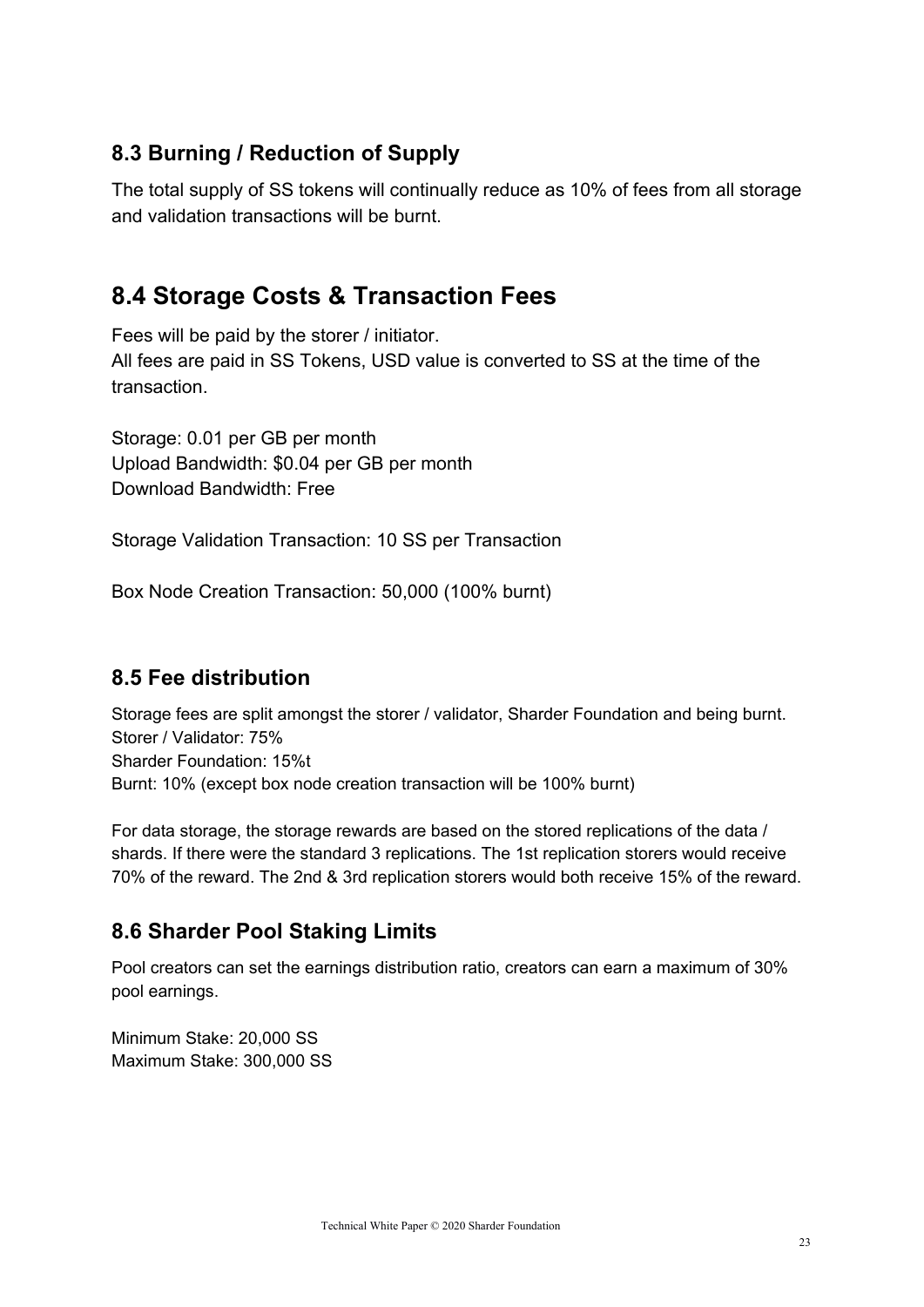### **8.7. System / mining rewards**

Sharder relies on a Credit based Proof of Stake (CPOS) consensus to determine who stores and validates data / block generation. A smaller number of nodes that are discrete and reliable is the best solution to create a higher consensus efficiency, stronger fault tolerance, higher transactions per second, and a lower probability of block errors and rollbacks.

Sharder will not follow the Bitcoin networks method of attracting nodes (miners) to join the network by rewarding solely on mining. Most of the Sharder nodes will be rewarded for providing SV, authentication and storage capabilities.

Users of Sharder must pay for these services just as we use the Ethereum network's smart contract to pay the Ether Fee and use the Bitcoin networks transfer function to pay the BTC fees to the nodes (miners).

A total of 100 million SS were reserved for system rewards. Of that:

- 11,470,568 SS tokens were awarded during the initial testing phase.
- 88,529,432 SS tokens remain for system rewards.

The system reward allocation will be reduced from the V.1 Whitepaper which was distributed over a 10 year period. Specific details will be released following the completion of the test network in Q3 2020.